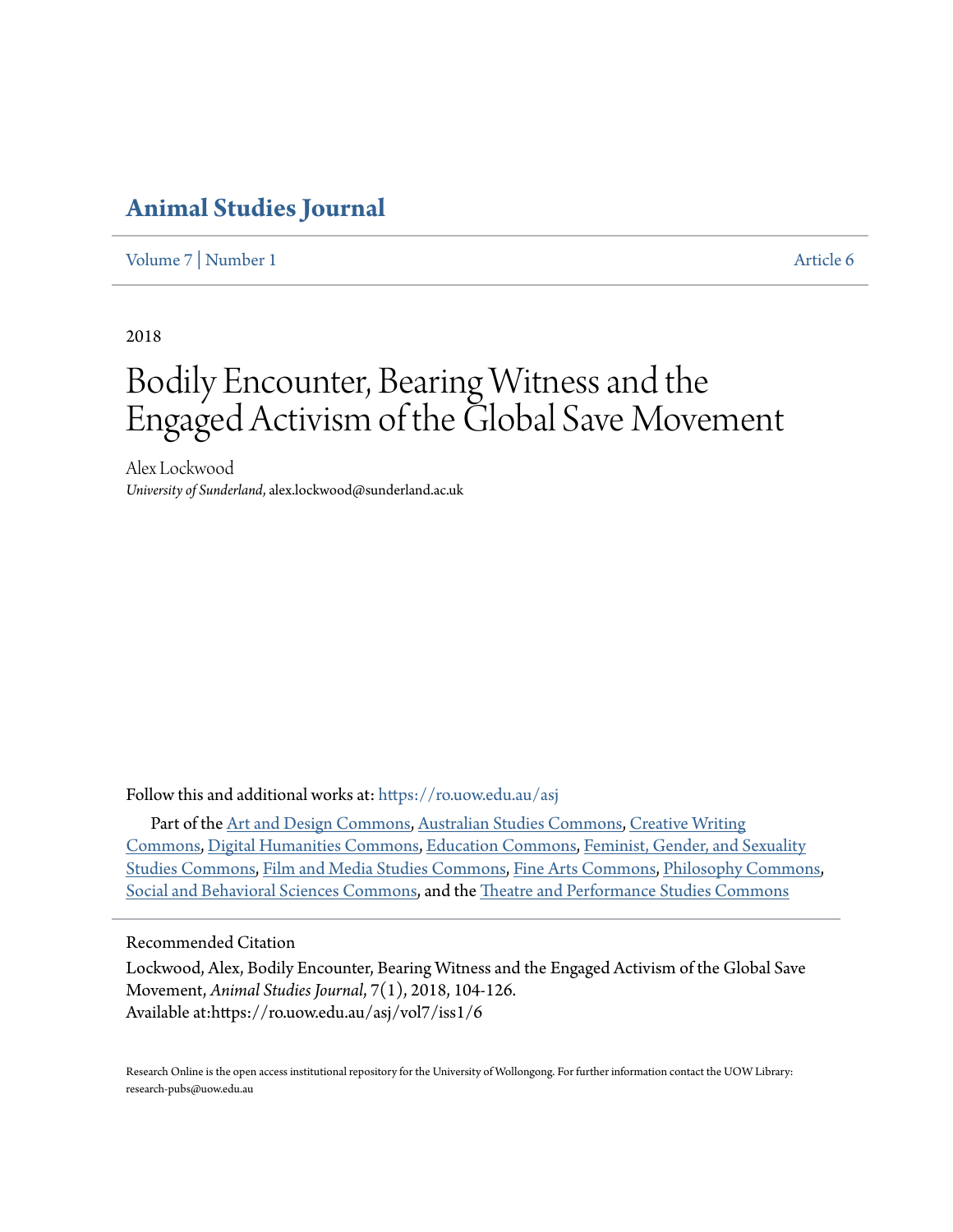## Bodily Encounter, Bearing Witness and the Engaged Activism of the Global Save Movement

#### **Abstract**

The global Save Movement, alongside other animal rights organisations and practices, has since 2010 sought to bring the experiences of nonhuman farmed animals into the public domain from privatized, usually hidden spaces of industrial procedure and slaughter. One key mechanism used is to conduct vigils held outside slaughterhouses, where activists gather to bear witness to the passing of nonhuman animals in trucks, and to raise awareness of the suffering of animals to passers-by. Central to the practice are the roles played by emotional engagement and bodily encounter with the nonhuman animals; the movement is founded on a selfstyled 'love-based' compassion for other living beings. In 2014, I joined the Save Movement in Toronto for a number of vigils, engaging in an autoethnographic study of the means by which activists employ emotional labour, bearing witness and bodily encounter in foregrounding the realities of life for industrially farmed nonhuman animals. This article argues that the Save Movement represents a new moment (although not wholly without precedent) in the practices of animal rights activism. Working from the intellectual standpoint of Critical Animal Studies, the structure of the paper employs this autoethnographic and emotionally-affected personal account of taking part as a researcher-activist in the vigils, to offer access to experiences of how emotion, activism and empathy overlap in 'coming to care' for nonhuman others in public settings. The article seeks to elucidate the Save Movement's emphasis on bodily encounter and the making visible of already existing embodied entanglements with farmed nonhuman animals, and suggests this form of engaged witnessing offers opportunity for radically reimagining our species' existing relationships with those species we currently identity as food.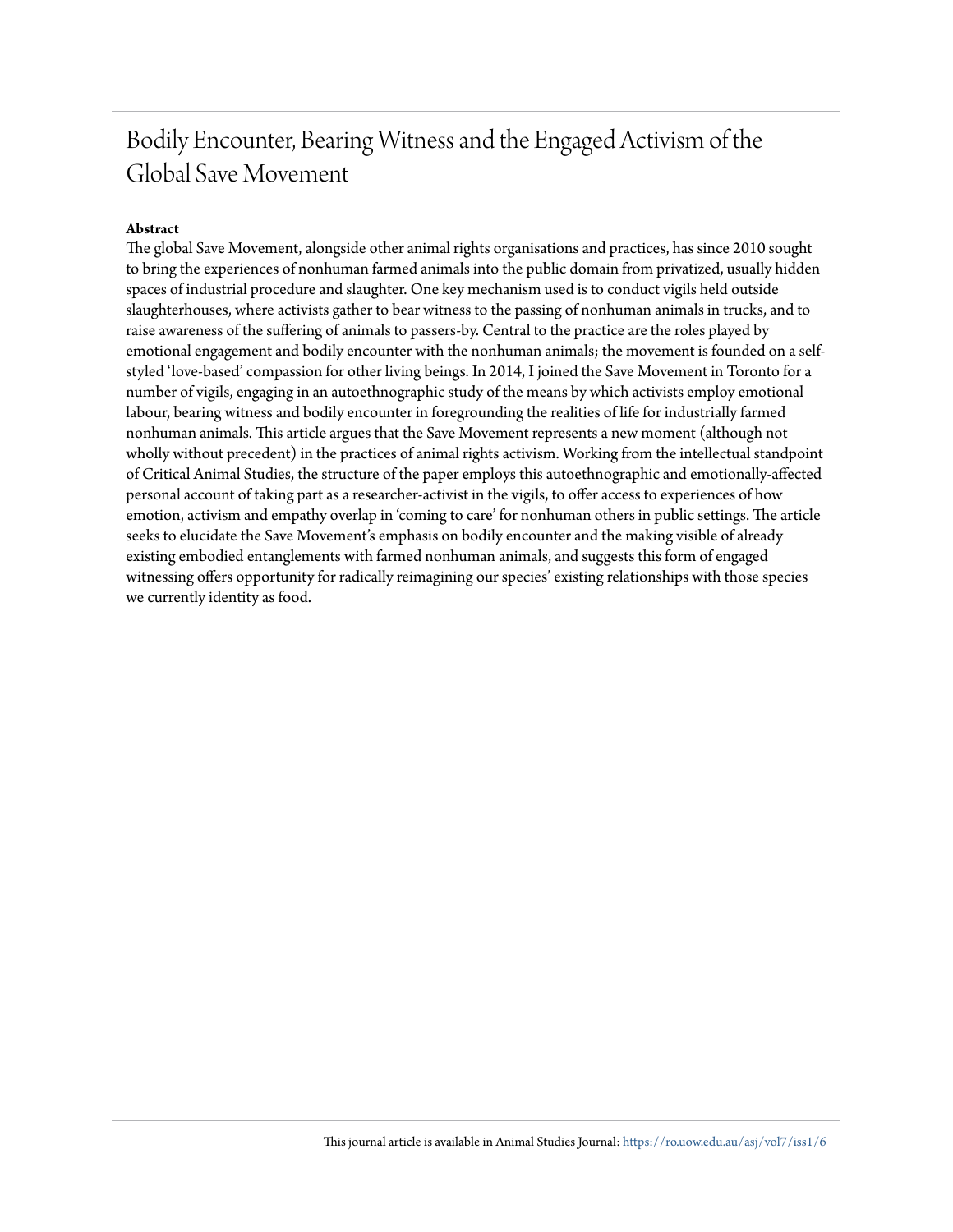# *Bodily Encounter, Bearing Witness and the Engaged Activism of the Global Save Movement*

### **Alex Lockwood University of Sunderland**

**Abstract:** *The global Save Movement, alongside other animal rights organisations and practices, has since 2010 sought to bring the experiences of nonhuman farmed animals into the public domain from privatized, usually hidden spaces of industrial procedure and slaughter. One key mechanism used is to conduct vigils held outside slaughterhouses, where activists gather to bear witness to the passing of nonhuman animals in trucks, and to raise awareness of the suffering of animals to passers-by. Central to the practice are the roles played by emotional engagement and bodily encounter with the nonhuman animals; the movement is founded on a self-styled 'love-based' compassion for other living beings. In 2014, I joined the Save Movement in Toronto for a number of vigils, engaging in an autoethnographic study of the means by which activists employ emotional labour, bearing witness and bodily encounter in foregrounding the realities of life for industrially farmed nonhuman animals. This article argues that the Save Movement represents a new moment (although not wholly without precedent) in the practices of animal rights activism. Working from the intellectual standpoint of Critical Animal Studies, the structure of the paper employs this autoethnographic and emotionally-affected personal account of taking part as a researcher-activist in the vigils, to offer access to experiences of how emotion, activism and empathy overlap in 'coming to care' for nonhuman others in public settings. The article seeks to elucidate the Save Movement's emphasis on bodily encounter and the making visible of already existing embodied entanglements with farmed nonhuman animals, and suggests this form of engaged witnessing offers opportunity for radically reimagining our species' existing relationships with those species we currently identity as food.* 

**Keywords:** *The Save Movement, empathy, entanglement, pigs, animal agriculture, bearing witness*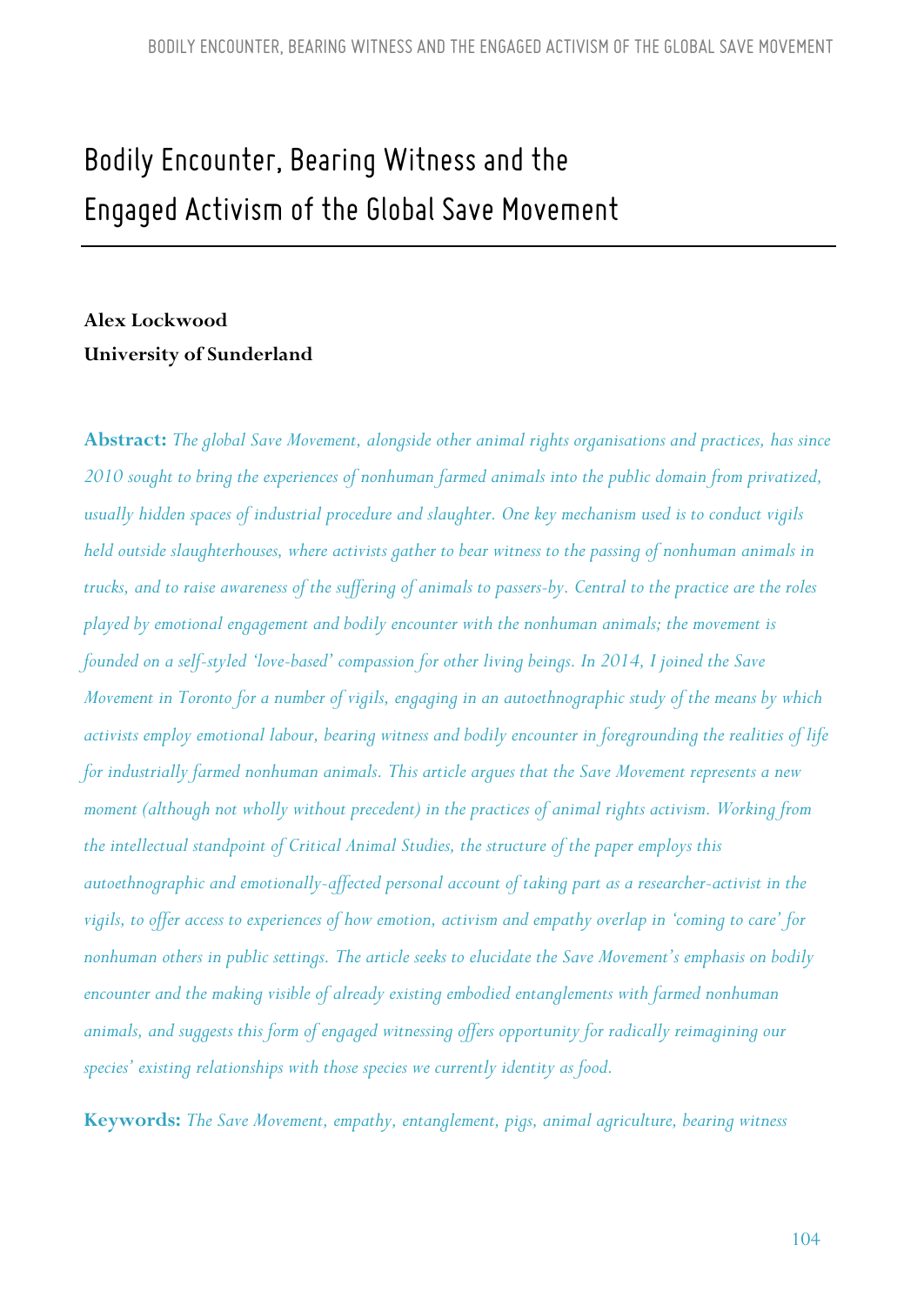#### *Introduction*

Biographical and autoethnographic accounts can tell us much about our relations with other beings, and are useful for studying the ways we articulate how we come to know and care for nonhuman animals. These accounts often capture the embodied nature of people's experiences in encountering others, and can be explored for ways of understanding the role played by the body and its affects in advocating for change in our relationships with nonhuman animal species.

This attention given to the body is part of a growing corpus that privileges embodiment in research. As Despret puts it, 'bodies are actively being involved' (51) in research in ever more foregrounded ways. Much of this focus has originated from the social sciences with a growing awareness that our bodies are the source of how society is structured. For Shilling, 'It is the properties and capacities of embodied humans that provide the corporeal basis on which identities and social relations are consolidated and changed' (256). It is never only our 'disembodied' intellectual evaluations that guide action, but always thoughts entangled with bodily reactions that become knowable and nameable as emotions: joy, disgust, anger, fear, etc.

Although its roots have not always been engaged with species relations – indeed, the history of sociology and philosophy have left us with the feeling that other bodies are barely relevant to the creation of social life – such study has brought the nonhuman and inanimate into the field of affecting and affected bodies with which we are entangled. The dominant (male, white) view of social life focusing on abstract, Universalist processes while excluding particular bodies within those processes is being challenged. The beings who make our social world work are not only human. To pay these other individuals consideration is to give what Walker has called an 'attention to the particular' (166) grounded in the feminist ethic-of-care tradition that rejects hierarchical Cartesian objectivism. Such a rationalist ethic is at the heart of speciesism, the ideological practice – ideologies are always dynamic practices – that arbitrarily separates our species from others.

This turn to the body and embodiment has brought about a redefinition of what the body is. Blackman writes that bodies are best defined as 'processes that extend into and are immersed in worlds. That is, rather than talk of bodies, we might instead talk of brain–body– world entanglements, and where, how and whether we should attempt to draw boundaries between the human and nonhuman, self and other' (1). She suggests that if we understand our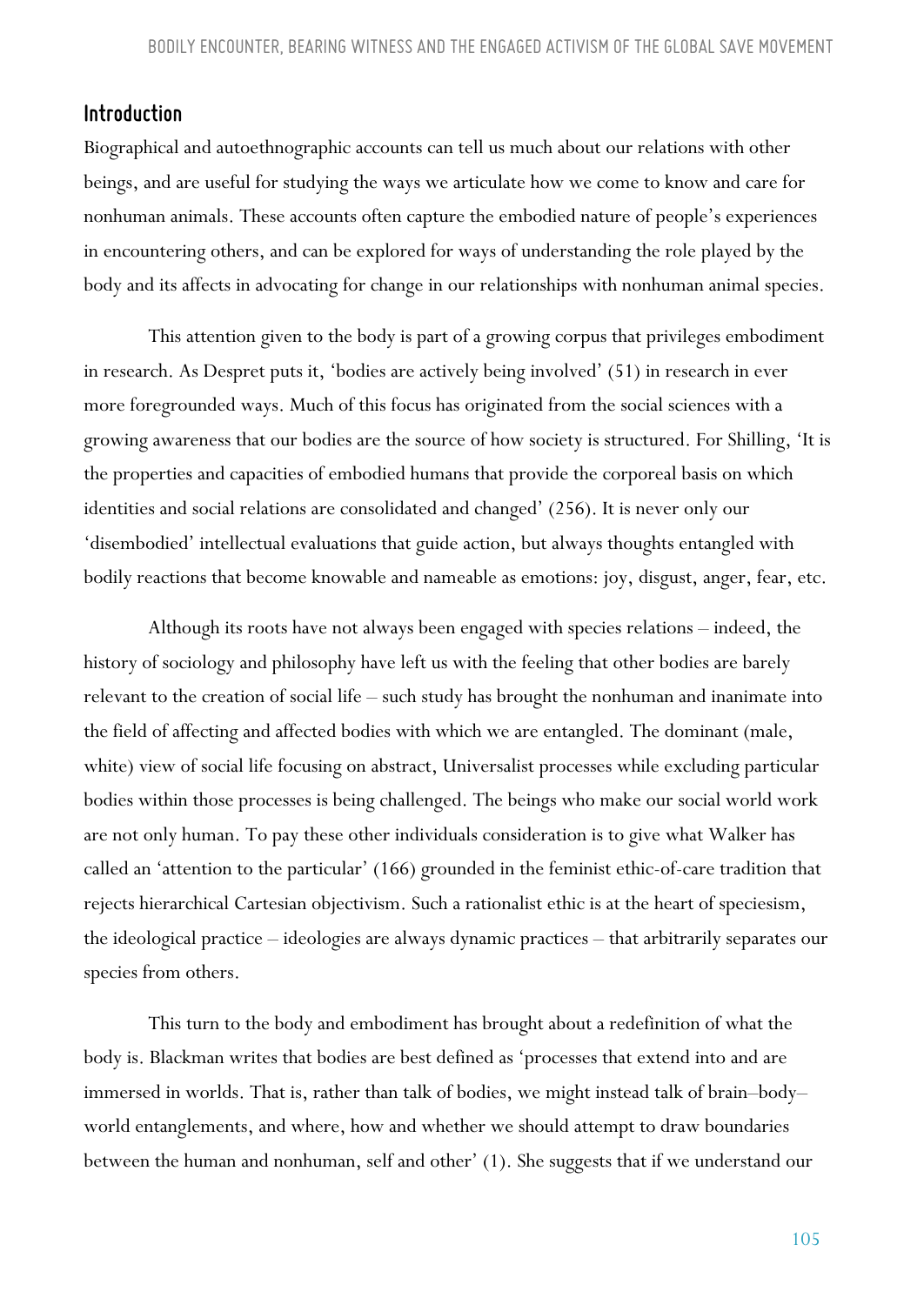experiences as 'brain–body–world entanglements,' we come much closer to sensory reality and our corporeal embeddedness in relations. As with other areas of lived practice, scholarship also only begins to make sense when we take account of our 'brain–body–world entanglements' with the subjects of our curiosity and criticality. When this is applied to (or rather, 'felt into') the ways in which the lives of nonhuman animals can be made more visible, the work finds itself at home in the field of Critical Animal Studies (CAS). For Taylor and Twine, CAS 'is concerned with the nexus of activism, academia and animal suffering and maltreatment' (2). CAS scholars do not stand outside of their study; rather, the task is to engage and attempt to change the conditions or circumstances in which nonhuman animals are currently exploited.

Autoethnographic and autobiographical reflexivity are essential to the field's pursuit of moving the lives of nonhuman animals to the centre of scholarship and social debate. Autoethnography, according to Ellis, is an attempt to produce work that seeks to describe personal experience in order to understand cultural experience. Such an approach aims to produce aesthetic and evocative writing (or audio-visual recordings) that is made possible by being part of a culture, by inhabiting and exploring particular cultural identities. For the autoethnographer, combining autobiography and ethnography, the genre is, as Ellis suggests, an invitation to write in a way that moves back and forth between personal introspection and academic reflection, methods that are simultaneously social and psychological.

In using autoethnography to pay attention to nonhumans,

this reflexive approach, that is central to writing for animals, brings the lives of the writers of CAS to centre-stage (for example in disclosures about personal veganism, animal advocacy and activism) and in this way CAS writers are not indistinct figures; rather, through autobiographical disclosures, they move from the margins to the centre of their work. (Peggs 46)

In this research, I have utilized the narrative methods of autoethnography, referring to texts in the form of stories and vignettes that incorporate my experiences into the ethnographic descriptions of others. My narrative intersects with the analysis of patterns and processes in animal rights activism, drawing on my own writing about those experiences to reflect upon and make experiential sense of the detail of how emerging forms of nonhuman advocacy are bound up with concepts of embodiment and cultural practices. I give particular attention to advocacy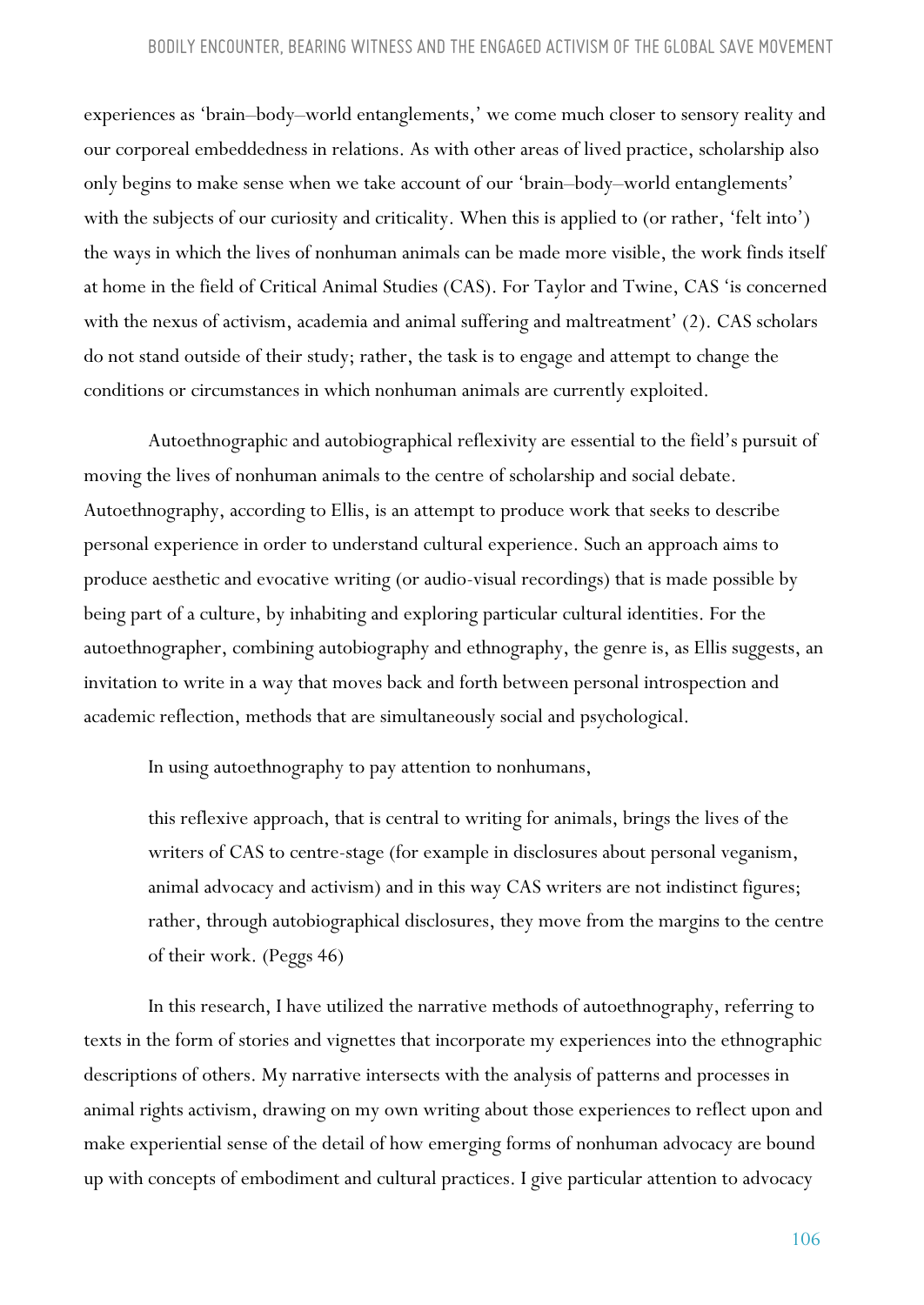#### *BODILY ENCOUNTER, BEARING WITNESS AND THE ENGAGED ACTIVISM OF THE GLOBAL SAVE MOVEMENT*

work done by the Save Movement, an open collective of animal activists based in various cities across (mainly) Western democracies, who have prioritized emotional and empathetic bodily encounter with the nonhuman farmed animal. My curiosity was drawn to these activists because of their desire to come closer to the bodies of those nonhuman others – that is, to the *living*  bodies, before they are turned into food, clothing and supplementary products for human (and companion animal) use. My ongoing engagement with the Save Movement (in Canada and the UK) is not only a means to study activist practice, but, as Taylor and Twine exhort, a process of enmeshment to aid scholarly clarity:

professionalisation should not presume a detachment from the rich diversity of civil society and protest. Critical researchers then can (and in fact, must) study such social movements, advise them and critically analyze those obdurate social institutions and practices that serve to curtail progressive social change. (5)

Such practice ensures that theory remains 'relevant to understanding and changing the material conditions of animals, and to historicizing the still normative concepts that have been largely successful in shielding human–animal relations from critical scrutiny' (6).

This article is an exploration of the practices of the Save Movement; specifically time I spent with Toronto Pig Save. I hope to articulate the ways in which emotions, empathy and activism intersect in their ongoing practice, and how the Save Movement's emphasis on bodily encounter and the making visible of *already existing* embodied entanglements with farmed nonhuman animals, suggests a form of 'active witnessing' that offers opportunity for radically reimagined relationships with those species we identity as food. This is not a purely cognitive process. It begins in the body with an emotional readiness to encounter the other, and is based on new foundations for feeling.

#### *The Save Movement, Empathy and Activism*

The Save Movement began in Toronto in 2010 when feminist and activist Anita Kranjc responded to being confronted on her daily morning walk with her dog companion by trucks full of pigs on their way to slaughter. Kranjc knew about the Quality Meat Packers slaughterhouse near where she lived in downtown Toronto. But coming close to the pigs every day forced her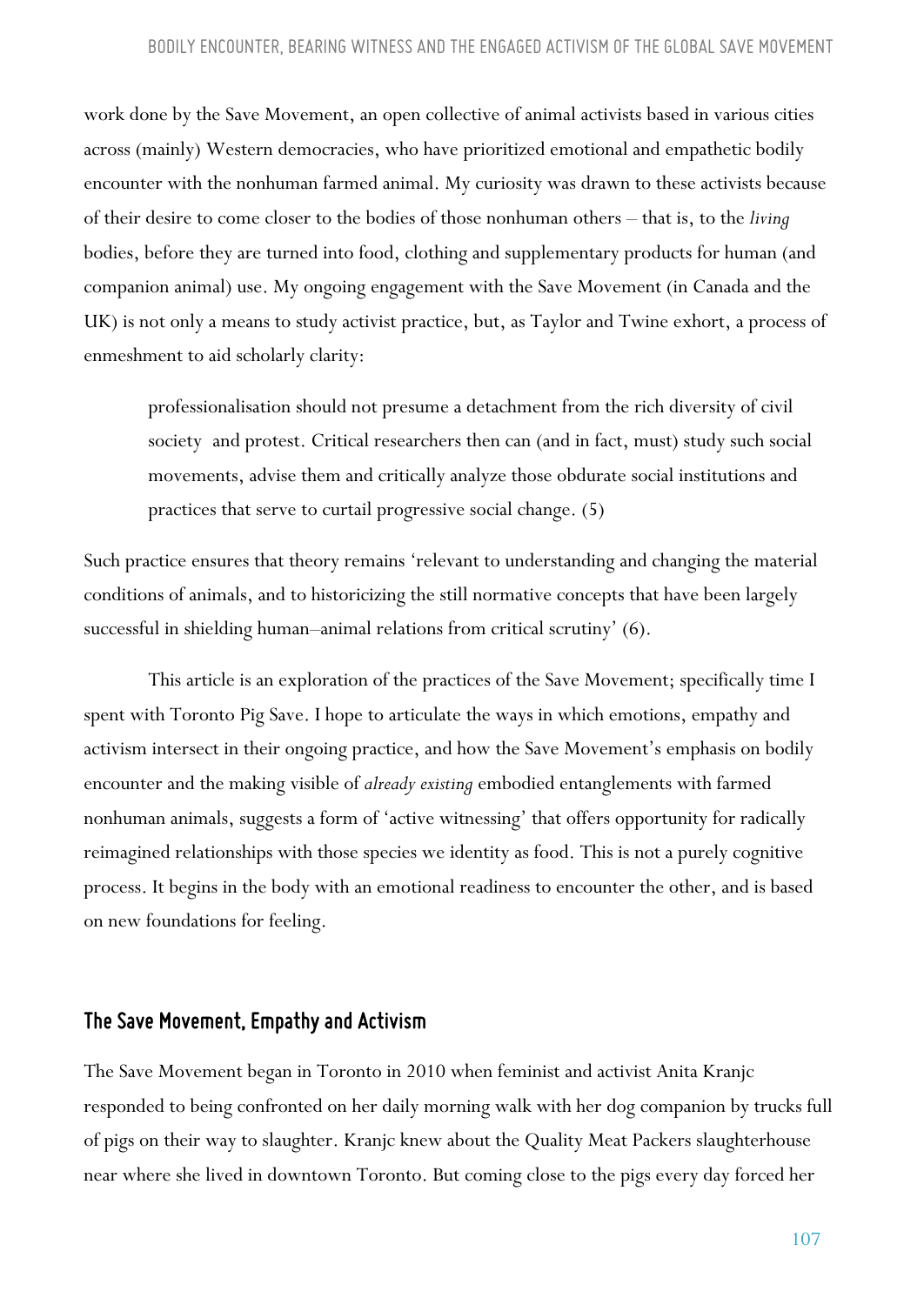to take action. Shukin argues that standard farming practices meet only the very basic needs of animals, and these only to satisfy profit motives, and *never* the animals' 'wants'. Intensive processing rests upon what she calls a 'breaking' and a 'denial of "becomings"'. Although already vegan, Kranjc had not previously had such close bodily encounter with farmed animals within this 'limbo economy of interminable survival' where 'coping is all' (Shukin 39). So in December 2010, Kranjc founded Toronto Pig Save. The mission was to metaphorically give slaughterhouses glass walls by showing those outside what went on inside. Much of her community organizing is driven by a desire for social justice and equality through a 'love-based' approach inspired by Tolstoy and Gandhi. Kranjc and fellow activists collected donated art, photographs, and illustrations that depicted the slaughter of pigs. In July 2011, they began weekly vigils outside the slaughterhouse. The vigils comprised of two main actions: first, they printed leaflets and placards and stood where the trucks passed and stopped at red lights long enough for the activists to give the pigs water, watermelon, and take photographs. Second, they began to speak to the drivers of the cars idling at those red lights to spread knowledge and information about the characteristics of nonhuman animals and their perceived wrongful slaughter.

The growth of the Save Movement and the means by which it sets out to achieve its aims is an exciting development for those sympathetic toward or striving for animal liberation, and simultaneously a rich area for study. Of course, advocacy on behalf of nonhuman animals is not new, and has organized precedents going back at least two hundred years, especially to reduce the suffering of animals from vivisection and the worst abuses of meat production (Kean). However, the problems of the industrialization and massification of farmed animal production were first brought to the public's attention by Ruth Harrison's *Animal Machines* in 1964, and Brigid Brophy's *Sunday Times* article in 1965 (in the UK at least). This laid the ground for a range of organizations to emerge and reshape the social movement for improvements in animal welfare beyond conservation, and, with the publication of work by authors such as Carol J. Adams, Peter Singer and Tom Regan, to move toward claims for animal rights. As McAllister Groves noted in his study of an American animal rights organization, 'the people that the activists most respect rarely talk about pets. They talk about philosophy. The philosophers are the high priests of the animal rights movement. They write books. They teach at universities' (222-223).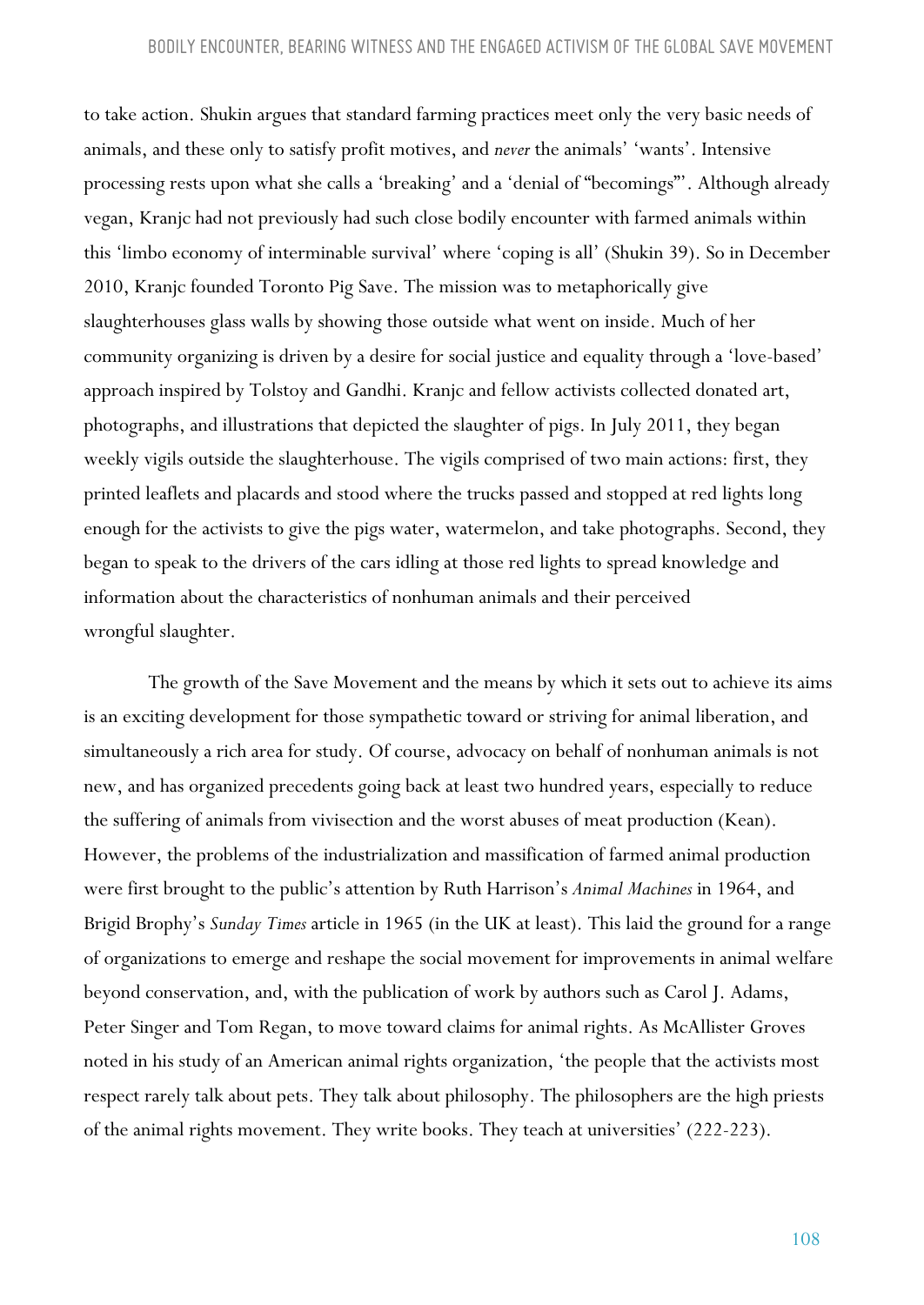The Save Movement is a new and exciting progression in the field of animal rights activism for a number of reasons, and as distinct from other established and emerging practices focused on either animal protection, advocacy or liberation, it makes a claim on researchers to understand its motivations, practices, effects and affects. Despite the name, Save activists do not primarily focus on 'saving' or directly rescuing the incomprehensible number of animals sent to slaughter each day (although at many vigils a tiny number of animals have been kept from their deaths). The core practices of Save Movement vigils are:

- 1. collective witnessing of the passage of animals to slaughter
- 2. providing momentary solace and succour, including with water and fruit, to the animals
- 3. making visible the spaces where killing takes place and the structural means by which consumer cultures aid and abet that killing (through for example the placing of traffic lights and management to aid the efficient passage of animal-laden trucks)
- 4. to share audio and visual recordings from the vigils via social media to broader audiences

For example, I was drawn to the videos and images shared by the activists on social media and went to take part in the vigils; these videos also played a large part in my transition from a vegetarian to a vegan diet. These vigil practices offer up many points of contact for study.

Donaldson and Kymlicka have argued that farmed animal sanctuaries, a 'rapidly expanding' aspect of the animal rights movement, launched by the establishment of Farm Sanctuary in Watkins Glen, New York, in 1986, occupy a central role in nonhuman advocacy. These sanctuaries, now worldwide, are places to which individual previously farmed animals come, after escape or rescue, to live out the rest of their lives free from harm or exploitation, with considerable time and money spent on their wellbeing and care. They are also education and advocacy centers, and known for their zoocentric policies such as there being no meat, leather or wool allowed on the premises. The forms of activism and advocacy provided in these spaces are often transformational for those working there and for visitors, in coming to know the individual characteristics and personalities of previously farmed animals.

However, the embodied relations in these spaces are vitally different from those experienced between human and nonhuman outside the gates of slaughterhouses, where, for perhaps only a few moments, the activists present are able to collectively witness the passage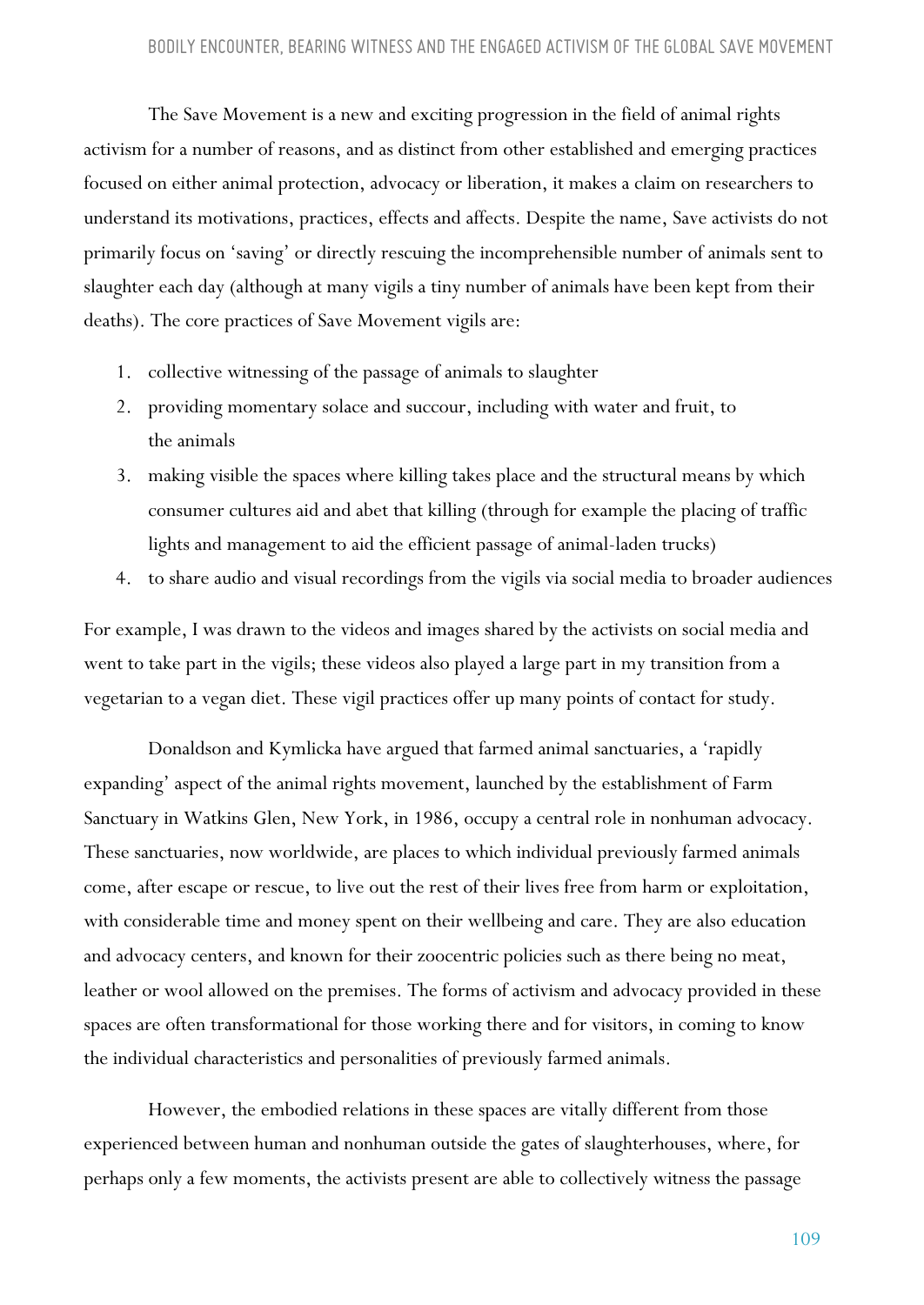toward death of the animals, while coming close to the physical and outstandingly vulnerable bodies (Pick) of the pigs, sheep, cows and chickens. This 'ordinary – yet extraordinary – encounter' with the soon-to-be-dead animals 'discloses the presence of a crisis' (Pick 11) in our understanding of our own, as well as the nonhuman's, essential materiality *as* bodies, which is thankfully absent in the sanctuary setting. What the Save Movement vigils then offer is a unique example of what Pick calls

a creaturely ethics [whose] source lies in the recognition of the materiality and vulnerability of all living bodies, whether human or not, and in the absolute primacy of obligations over rights. A creaturely ethics, which recognizes in animals an exemplary case of worldly suffering, does not ask, What are the limits of rights? but, What are the limits of attention? (193)

My proposal is that the Save Movement vigils are a unique site of 'creaturely ethics' that demands our attention, as the (extra)ordinary encounters between human and animal become made visible both in situ and across social media.

What follows are extracts from writings recalling the experiences and emotions of attending the vigils. They are, I hope, a form of what Gergen calls 'poetic activism' based on the appreciation of 'the power of language to make new and different things possible and important – an appreciation which becomes possible only when one's aim becomes an expanding repertoire of alternative descriptions' (63).

#### *At the Vigil*

We count fourteen trucks this morning. Anita keeps a record of every vigil in her notebook. There are two hundred pigs in each truck. Those bearing witness know that Fearman's Pork Inc. slaughters up to ten thousand pigs a day. Fearman's! You couldn't make it up.

A woman with blonde hair and sunglasses drives the first truck we see. Anita and another activist, Hannah, have seen her before. Sometimes she stops at the entrance so volunteers can hurry to the sides of the truck and through the air holes give the pigs watermelon or water or a pat on the snout. An apology. Anita and Hannah discuss whether the driver might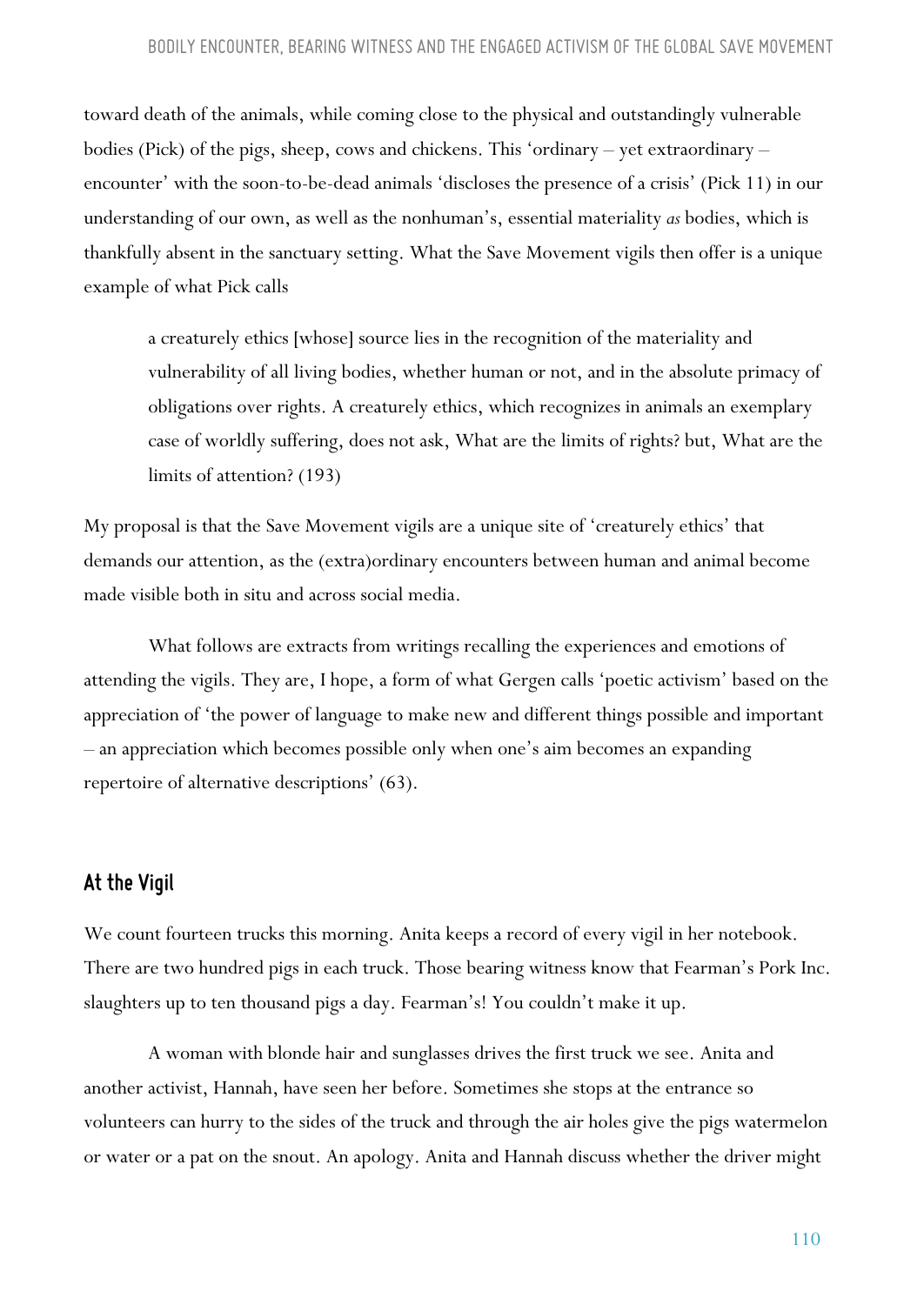be sympathetic, since her behavior contrasts with that of the drivers of the other trucks: men wearing black T-shirts, beards, and caps, who wheel around the corners without slowing. The activists take a risk of being hit by the edges of these vast metal containers to get their photos and their last touches of the pigs who in only a few minutes will be slaughtered.

It is part and parcel of the contemporary rhetoric of industrial animal agriculture that the language of efficiency and productivity is striated with that of welfare and sustainability. In recent comparisons of pig raising, indoor production has been touted as the most beneficial and practical, assuming 'both indoor and outdoor systems are well designed and operated' (McGlone 403). Animal scientist John J. McGlone claims that we have only two choices 'as we develop more sustainable systems; either change the systems we have or build new systems' (404). For McGlone, gassing ten thousand pigs a day is a positive step in the sustainability of pork production, because not only *must* we eat pigs but we also must find ways to *kill more* of them. The option of not doing either is inadmissible for this man funded by the U.S. National Pork Board.

It's true that a swift death would be a mercy for these pigs, who have most likely spent the entirety of their short lives – around six months to 'finishing' weight – without breathing fresh air, before they are crammed onto the trucks. During the journey, many will collapse on the floor of the trucks, dead or dying. At the height of summer, Save members have seen the pigs frothing at the mouth because of the heat; in winter their bodies may be frozen to the metal sides of the trucks. Whatever the season, their bodies are often bruised and bitten, scratched and covered in feces. These pigs don't have the option of an open-topped truck to leap from, like some others in less developed parts of the world.

Standing alongside the volunteers as the trucks roll up, I can see that there are as many different emotions in the pigs' eyes as there are eyes looking at us. Some are numb or blank or without hope. Some seem to dissociate themselves from the conditions. Unbelievably, some still appear hopeful and inquisitive and forgiving, as the animals shuffle over, take our water and watermelon, and sniff our fingers with the snouts they poke through the air vents. I like to think they welcome us for our witnessing. We literally touch the pigs, too. Seeing them in the trucks, tickling their snouts, not knowing, as a novice, if they would try to bite me or not, I feel their fear and the curiosity. They are advocates all, calling us to their aid, and they suffer our hearts.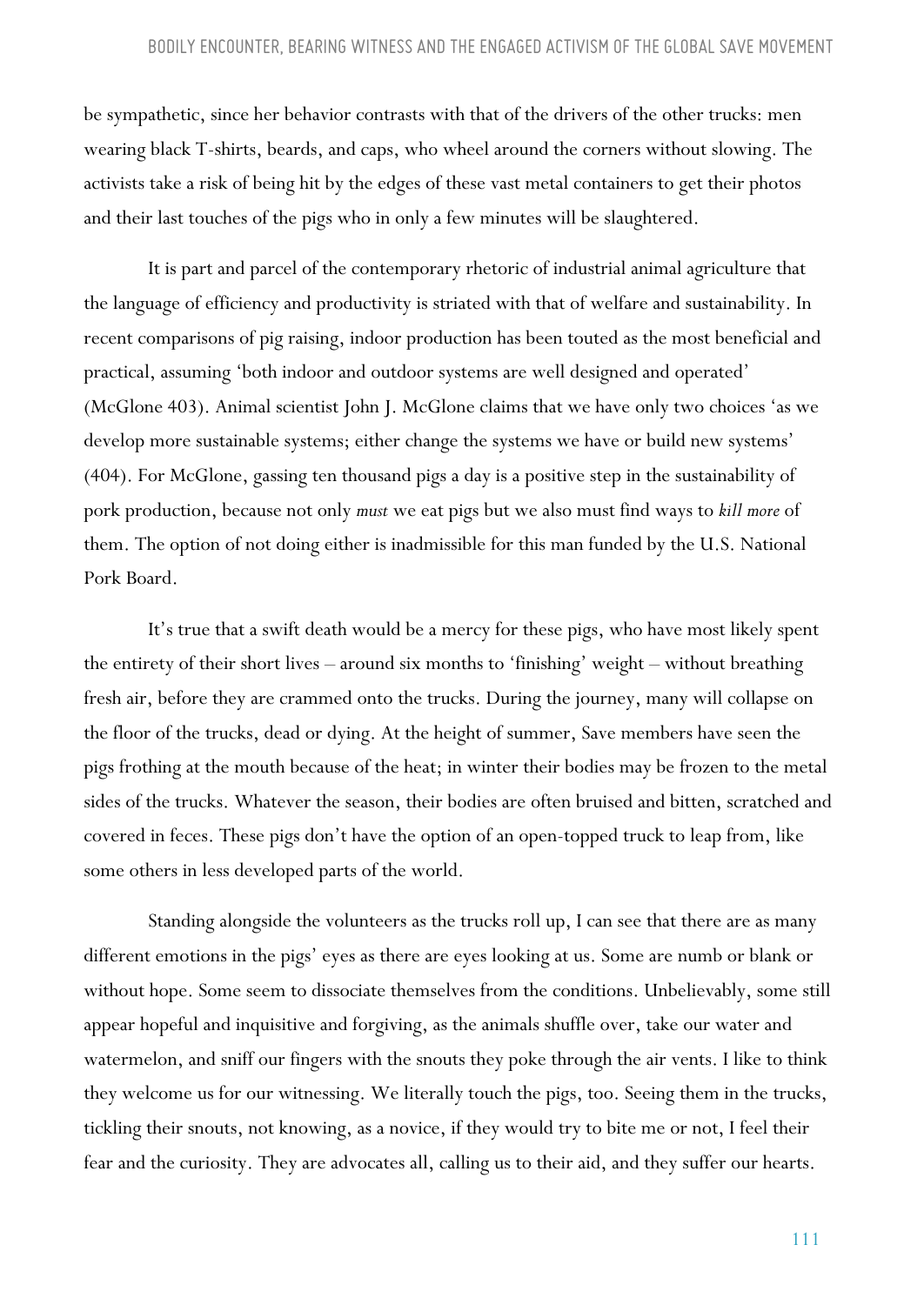That is: witnessing is painful, but the pigs *suffer* us in the other sense of the word – they bear us; seeing them makes it possible for us to continue with our advocacy, to make it bearable.

#### *The Feeling Body in Animal Activism*

Embodiment as entangled process leads to many kinds of behavior, what Probyn calls 'bodily orientations, ingrained ways of embodying the world, which, while they may change, are truly our history forged in the flesh, taste, and memory' (291). Viewing experience *as* entanglement opens us to the reality of individual others affecting us. The activists on the vigil, including myself, were *moved* emotionally, and *moved* to action. This movement came about, perhaps because of the inability of the pigs to have any control over their own bodies. This fact is one of the most pressing and affective at the vigils. The pigs, often covered in bites and wounds because of the tightly packed conditions, have no control over their own bodies in these traumatic spaces.

This relationship between movement and emotion has been recognized as critically important in providing thicker analyses of how social movements, which include animal rights movements, operate within broader cultural contexts. Goodwin, Jasper and Polletta and Gould have led the charge for a greater attention to the study of emotions in social movements, not merely as strategic tools to be utilized in movement goals, but as messily felt experiences that shape and are shaped by lived activist practice outside of a political opportunities framework. As Goodwin, Jasper and Polletta have argued, 'Shifts in "emotion cultures" can create new motivations for, and targets of, protest' (17). These emotion cultures are the ways in which expectations form around cultural experiences, including what it might mean to protest outside slaughterhouses against the killing of farmed animals; as such, it is important to gather together the emotional threads of any narrative from such activist practice for a full and rich understanding of meaning. For Polletta and Amenta:

the conditions under which people protest … are likely to be cultural as much as structural, to include distinctive ways of seeing the world as much as formal rules and resources. […] They include also beliefs about who is likely to experience what kinds of emotions, how emotions affect behaviour, how emotions are repressed or expressed or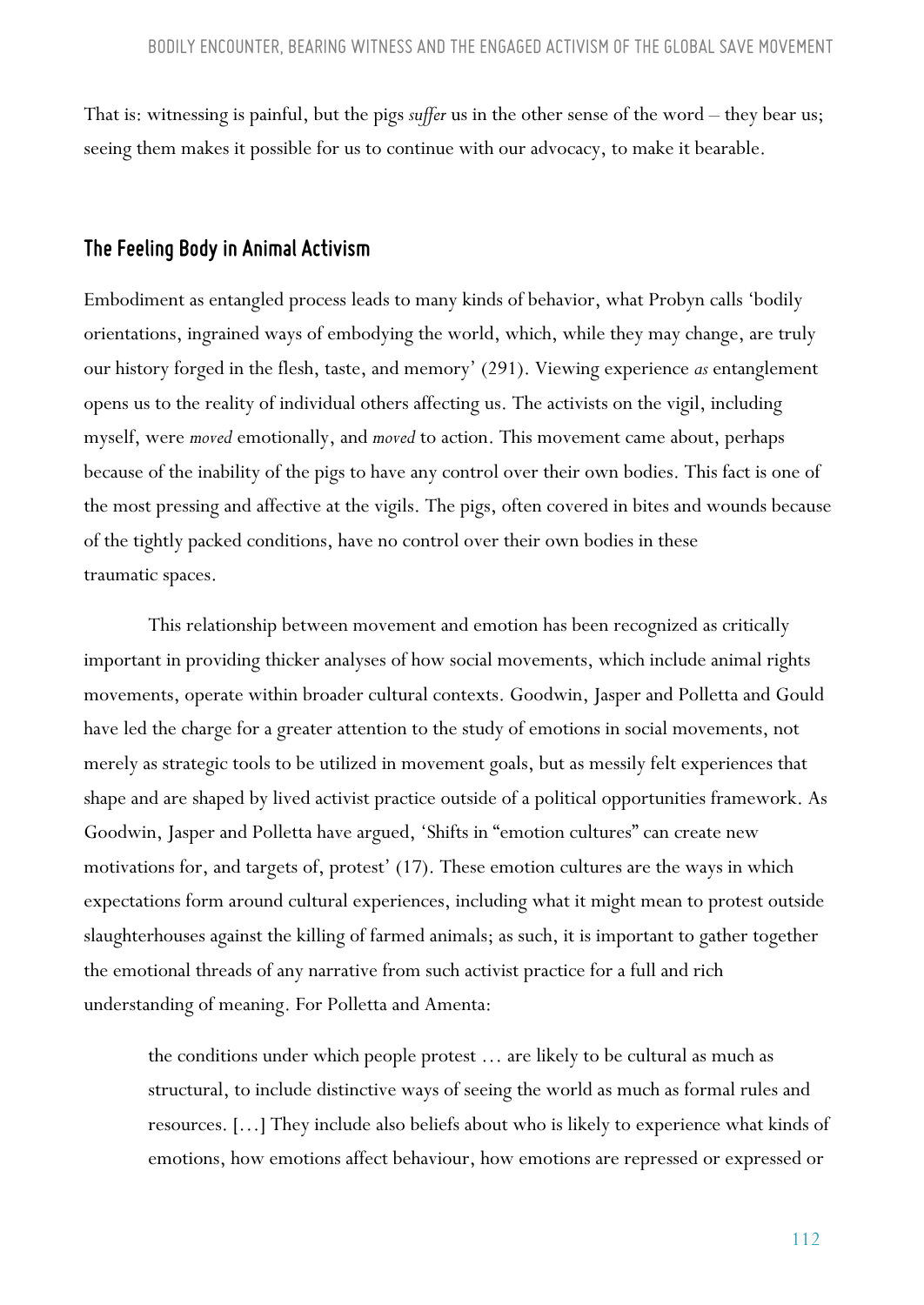transformed, beliefs about the dynamics of emotional 'contagion', about the effects of emotional 'repression' or 'denial,' about the relationship between affect and biology, etc. (308-309)

There has been little attention paid to this full range of conditions present within animal rights movement protests. As Goodwin, Jasper and Polletta make clear, the ways in which 'the emotions displayed in protest reshape broader emotional cultures as well as the emotional repertoires available to later movements' have meant that 'animal rights activists' struggles to be taken seriously as political challengers reflect a still dominant view of animal rights activists as unintimidating "animal lovers"', illustrating that 'protestors' political impact may be limited by the emotional attachments attributed to them' (22). McAllister Groves has explored the emotional content of animal rights movements, but found that while 'the animal rights movement is not just a movement about cruelty to animals. It is a debate about the place of emotions in public life' (228), in his admittedly limited study, 'those who derisively criticize individuals, protests, and strategies for being emotional in the animal rights movement are usually those who feel the most vulnerable about being discredited outside the movement for the same reason' (226). However, new work emerging from the fields of CAS and of Critical Animal Geographies, such as the autoethnographic accounts of dairy farming and animal auctions by Gillespie and Collard, are opening up expressive means to engage in embodied ways with the lived experiences of nonhuman others, as well as the bodily entanglements between them and their advocates or researchers (who are sometimes both).

What close bodily encounter with industrially farmed animals provides, which other forms of activist encounter do not, is this understanding of the lived materiality of their bodies. If we see our bodies on a continuum with other species and entangled, we *should* find it harder to exploit them. That is, as Cudworth has suggested, other species are a form of social power that alters worldviews from the abstract and impersonal to the particular and personal, from private to public. Such a shift is at the heart of the Save Movement's strategy. The participants' hypothesis is that the most effective advocacy places our own affective bodies into the encounter. As Latimer puts it, 'we body forth our relations and substantiate our identities' when we actively place our bodies in 'brain–body–world entanglements' with others (78). Behavioral change, then – in how we as a species relate to other species – comes not through 'coming to know' the other but through what Probyn has called a 'coming to care' (291). This is an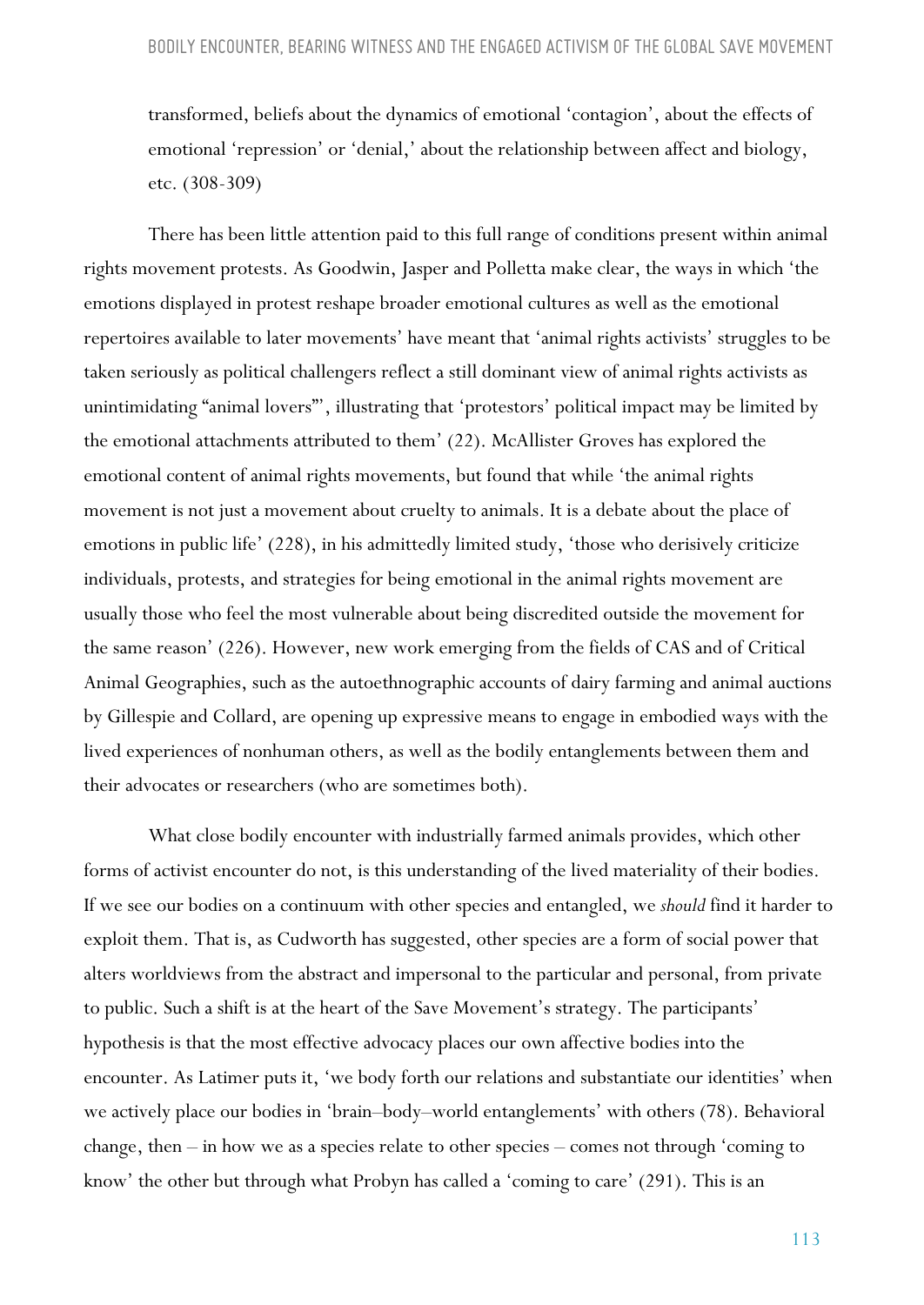important concept for animal advocacy, a return to embodied compassionate care that 'the dominant, meat eating culture breeds out of us as we become "mature" adults' (Joy 142).

When we 'come to care' which is also *coming* to a specific place, such as outside a slaughterhouse or to a famed animal sanctuary, to explicitly show care, it changes our capacities for action, a fact clearly relevant for those working in animal advocacy. As Shilling says:

Social change does not happen automatically, and nor does it occur simply as a result of purely intellectually motivated actions. Instead, people's experiences of, and responses to, social structures are shaped significantly by their sensory and sensual selves. These variables are important as they can exert an important impact on whether people feel at ease with, and tend to reproduce the 'structures', 'rules', 'resources' or 'social fields' they are most familiar with, or emotionally experience these structures as unpleasant, undesirable and worthy of transformation. (256)

Probyn has asked, 'What forms of care are most effective for changing our behavior? How do we come to care? And which types of care have the desired effects?' (296). Lack of attention to bodily entanglements with others has given us a social world built upon the exploitation of other species. Taking part in the vigils outside the slaughterhouses could be read as an attempt to engage with this 'coming to care' through embodied knowledge borne of close encounter.

A simple term for this might be *empathy*, an emotion that Gruen thinks of as 'a particular type of attention … a kind of moral perception' (39). For Gruen empathy is 'the ability to blend emotion and cognition to understand the situation of the other' (51). However, for Despret and Porcher empathy is too narrow a term: 'Empathy allows us to talk about what it is to be (like) the other, but does not raise the question "what is it to be 'with' the other"' (128). Acampora also veers away from both empathy and sympathy, suggesting they are 'more airy, psychic' notions that do not provide a satisfactory sense of dense physical experience (78). What Acampora wishes to avoid is to employ empathy as 'an ontology that grants the presence already of subject/object division and subject/subject separation' (78). Instead, he suggests 'it is time, as it were, to put the body back into moral sense'(73) and his attempt to do so is to work with the concept of 'symphysis' as an 'experiential principle of conviviality' (78) between bodies, and which places much more emphasis on the corporal component of how we sense and make sense of others. Symphysis is much more useful and responsible a concept than empathy, in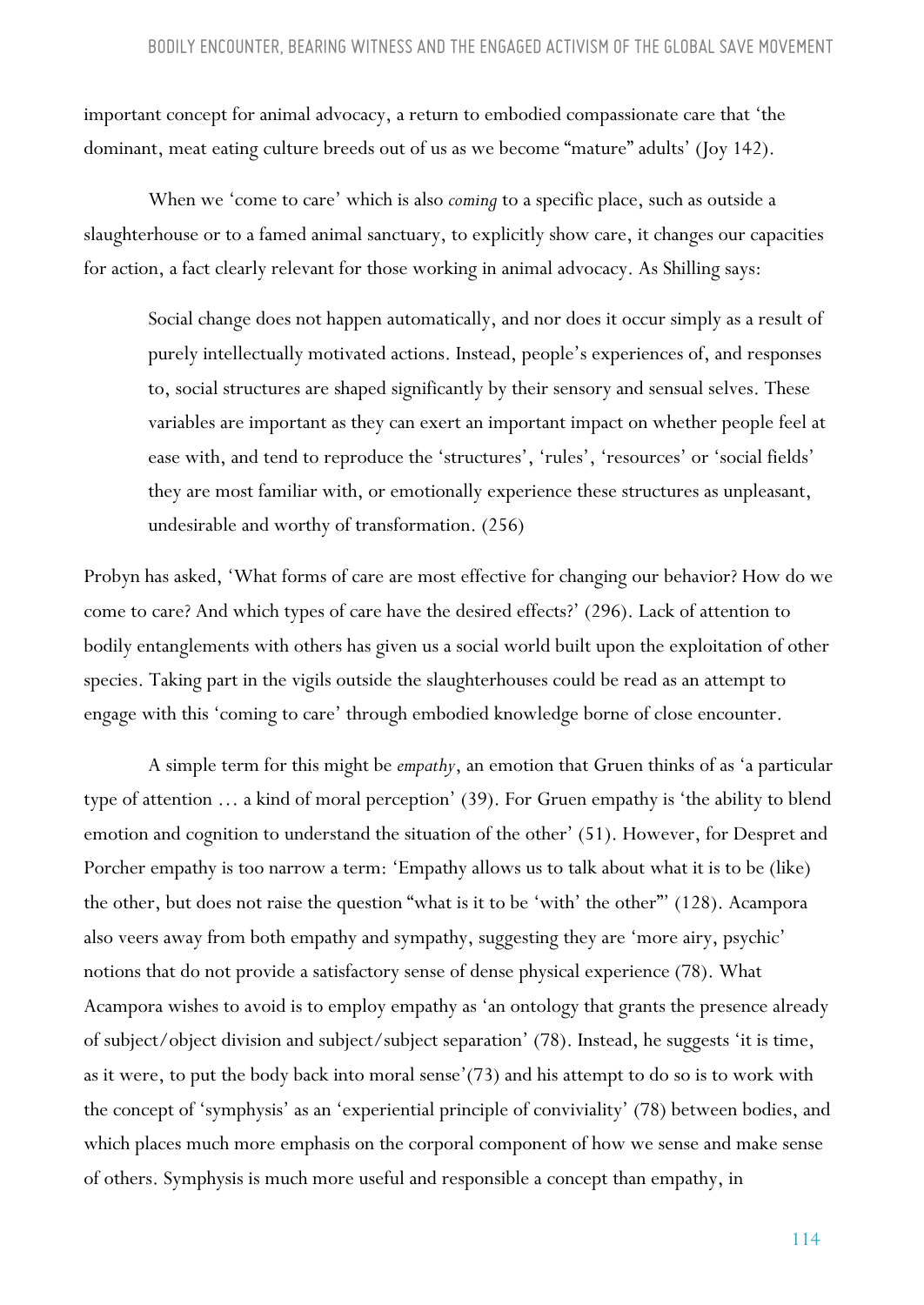Acampora's argument, for exploring interspecies compassion and how we encounter and form relations at the somatic level: through bodily engagement.

Both Despret and Acampora offer useful reappraisals of the concept of empathy. However, the Save Movement activists employ the concepts of empathy and compassion as reasonably understood. The activist Hannah runs the 'Sympathy at Slaughter' Instagram account. Hannah and Anita discuss the empathy of the female driver. Between us, we offer each other empathy for what we commonly experience. Indeed, Despret continues to employ empathy too:

I choose to keep it, but only as a tool, in order to give it other meanings, to complicate the situations where this word may be evoked. Empathy becomes multiple, as are bodies, as are encounters, as are animals who are the living actors of these encounters. Embodied empathy […] shifts its meanings from one situation to the other. And it gains different meanings, and different outcomes, according to different stakes of the practices. (69)

For the Save Movement activists, empathy is a real, felt and embodied experience, a 'thinking through the body' as Blackman calls it, essential for reimagining the frameworks that organize our experiences, such as the relationships between the individual/social, structure/agency, mind/body. Only then is what we might be as a species be a 'becoming-with the nonhuman' (Wright) and a true reflection of our existing material relations.

#### **Back** on the Vigil

We leave them as the trucks pull away as the lights change. We walk away as their advocates. We call others to their aid – the people who pass by in pickups and cars: some ignore us; others 'honk for humanity' and wave; some take our leaflets and literature; others roll up their windows as we get close and turn up their radios so they cannot hear us ask them to think of the pigs.

After the first truck leaves, I look at the photographs I've taken through the holes in the side of the truck. One pig's eye has a ring of blood around the black pupil. The eye does not,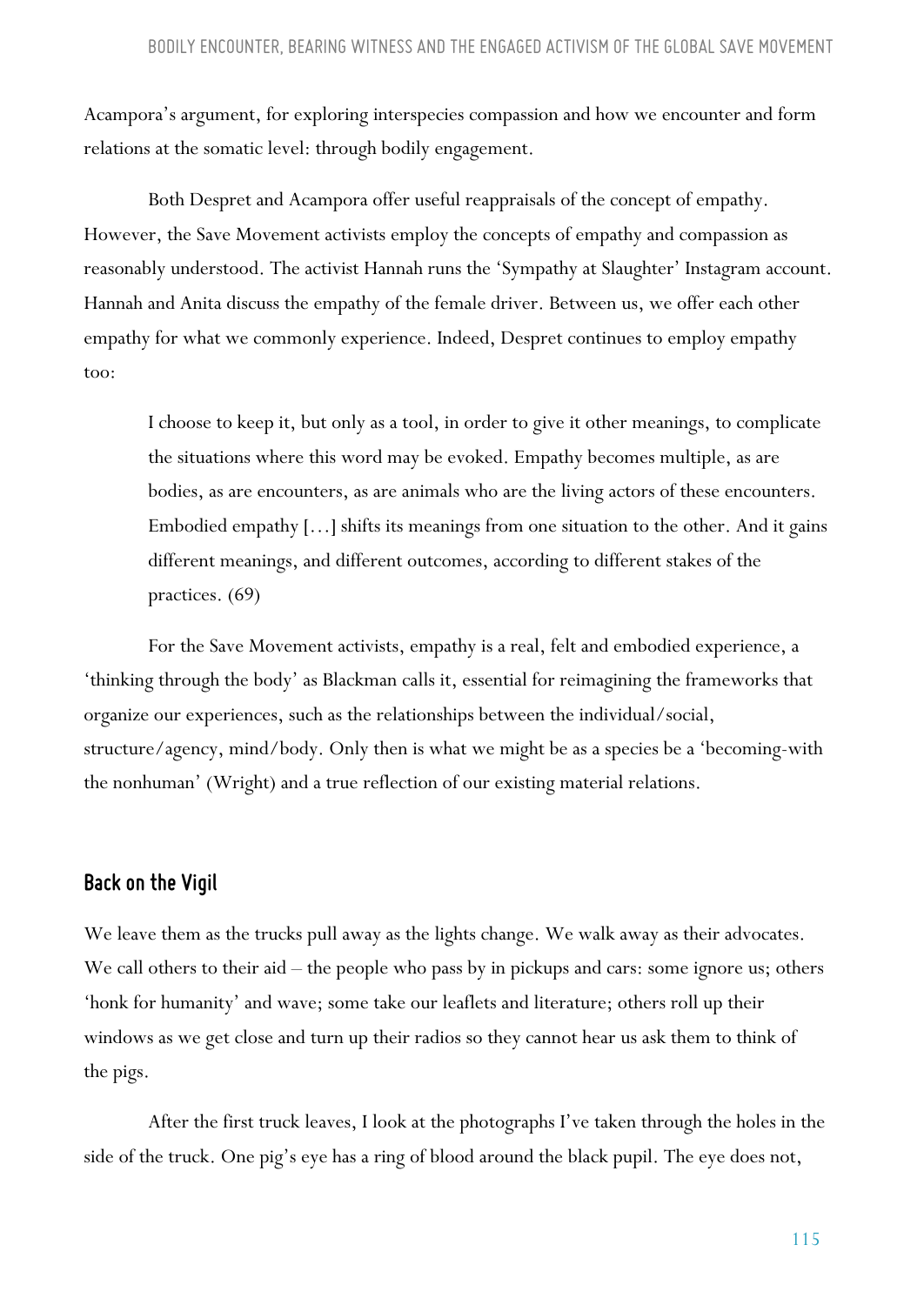however, look at me. Instead, it focuses to his left, as if the eye is unable to bear me bearing witness to his suffering. I detect a sad bewilderment in the eye of the pig, almost shame in his powerlessness, a wish that his creaturely exposure be taken away – as if *he* has done something wrong, as if the shame is *his* and not mine. I imagine that, if it could, his spirit would levitate out of this hog truck, detach from the fate that is destined for their bodies.

When the truck has gone and with it the pigs, three of us remain on the small island in the middle of the street. I don't quite cry. What kind of tears would I shed? Grief at what I see? Frustration at my powerlessness? Relief at doing *something*, at least? A mixture of all three? I don't quite know what to do. I want to imagine my way into the mind of that pig who would not look me in the eye, yet worry that if I do I'll break down. Hannah is tearful. She tells me how much she admires Anita's work in establishing the Save Movement. Hannah is fearless in approaching people and handing over literature, even when they want to disengage. Compassion is her driving motive – for the pigs and the people in their cars. For Hannah, as for Anita and others, bearing witness to the endless slaughter of nonhuman animals is their calling. Christine, a teacher at a school down the road, runs over to get more leaflets to hand out to the drivers. I stand between the two of them not knowing how to think. I'm not quite ready to leaflet. Like many new activists, I am anxious about confronting others with my beliefs, especially those who may not feel the same way. Because I don't know what to think about what I'm seeing, I can't draw myself into conversation with passers-by. I can't, if I'm telling the truth, look *them* in the eye. I know, deep down, that I'm ashamed: of these drivers *seeing me*; of not yet fully bearing witness; of not yet letting go of the need and desire to be part of the 'normal,' meat-eating, animal-exploiting world; of needing *to be like* everyone else and liked *by* them. I have not yet the bravery or reassurances that everything will be okay, to fully let that identity go.

Yet here I am, bearing witness.

And being witnessed is a little more bearable than before.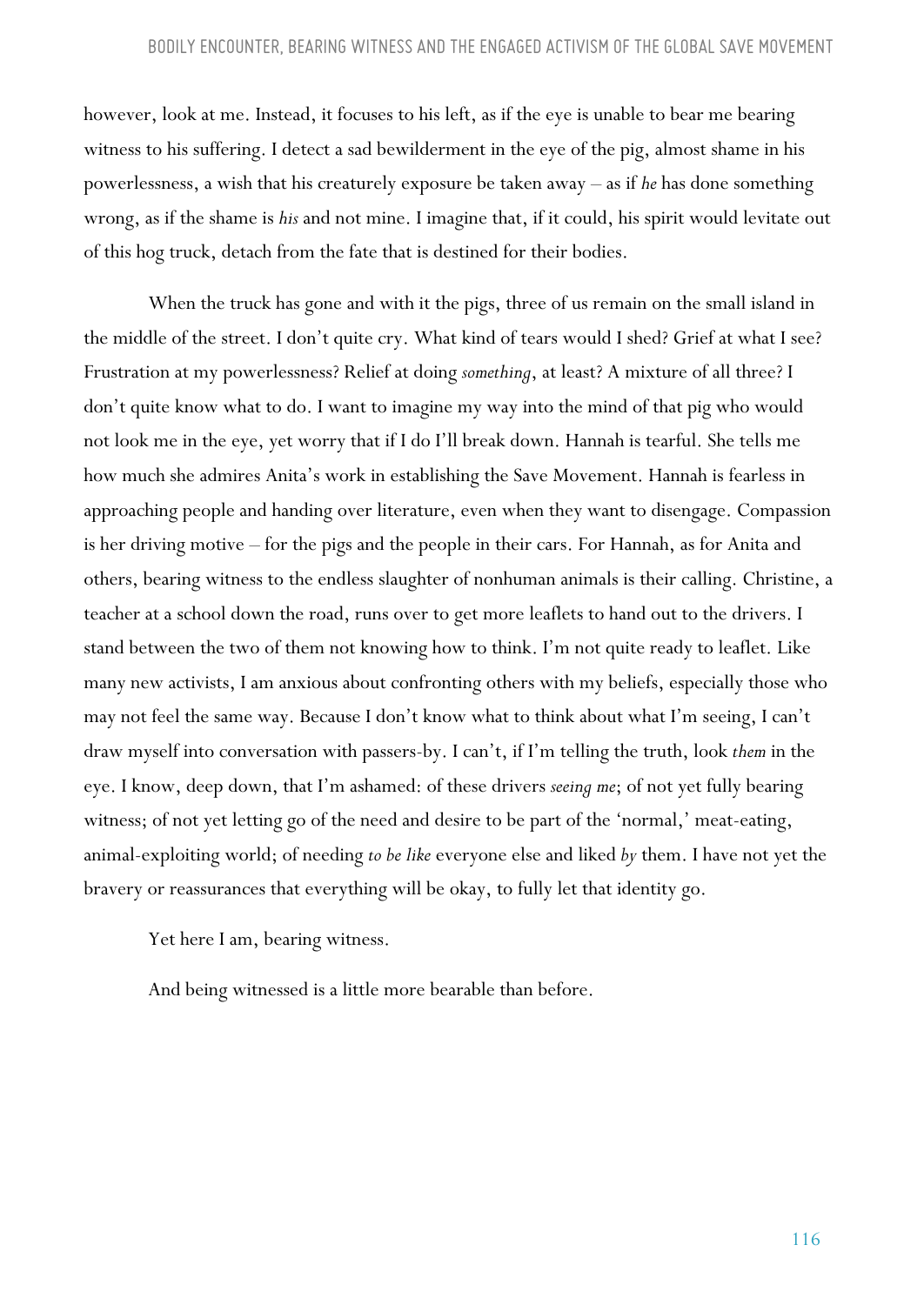#### *Bearing Witness: Witnessing as Feeling the Unspeakable*

Witnessing is a strange act, what Felman and Laub have called a 'nonhabitual, estranged conceptual prism' through which we apprehend and make available to the imagination of others the events that are seen (xv). Felman and Laub's work arises out of the witnessing and testimony of Holocaust survivors, where the task of witnessing is to account for 'the scale of what has happened in contemporary history' (xv). To bear witness is to apprehend, whether one wishes to or not (consider the bystander witness), the truth of what is happening during an event. It is to open one's eyes to what is taking place, but not only one's eyes. My initiation into the world of nonhuman animal suffering was made through bearing witness (first, online) to scenes of animals being put through the processes of exploitation and slaughter. Now at the vigils I was bearing witness, and bearing witness to others bearing witness too.

What is the value of bearing witness? Nussbaum puts forward the idea that 'good societies' should cultivate in their citizens particular emotions, such as compassion; this provides for stable and motivated societies. One of the main ways to foster compassion in society, argues Nussbaum, is through the concept of 'tragic spectatorship.' She states this was a beneficial aspect of ancient society, especially in Greece, where the spectatorship of 'tragic' Greek theatre dramatized the psychological and embodied suffering and tragic choices faced by its citizens, and, says McQueen, 'thereby [allowed] the spectator to imaginatively enter into the world of others' and consider those difficult choices for himself (caveat: the audience would have been almost exclusively male) (654). Such tragic spectatorship, argues Nussbaum, contains powerful narrative content that educates the body emotionally as well as the mind politically.

McQueen is critical of Nussbaum's argument. She suggests that Nussbaum does not make the case strongly enough – that Nussbaum 'avoids the more difficult task of demonstrating that "tragedy undermines exclusion"'(654) and, as McQueen goes on to say, 'this argument about the political effects of tragedy is, at best, suggestive' (654).

Yet, I would argue, both Nussbaum and McQueen miss the point of what is valuable and effective in the idea of 'tragic spectatorship.' Both concentrate on the content of the tragic plays rather than on the active aspect – a phenomenological process of witnessing. That is, it is not only tragedy that brings us close to compassion for the other; it is the *act* of witnessing that tragedy in person and with others. If a tragedy educates its witness to the 'psychological and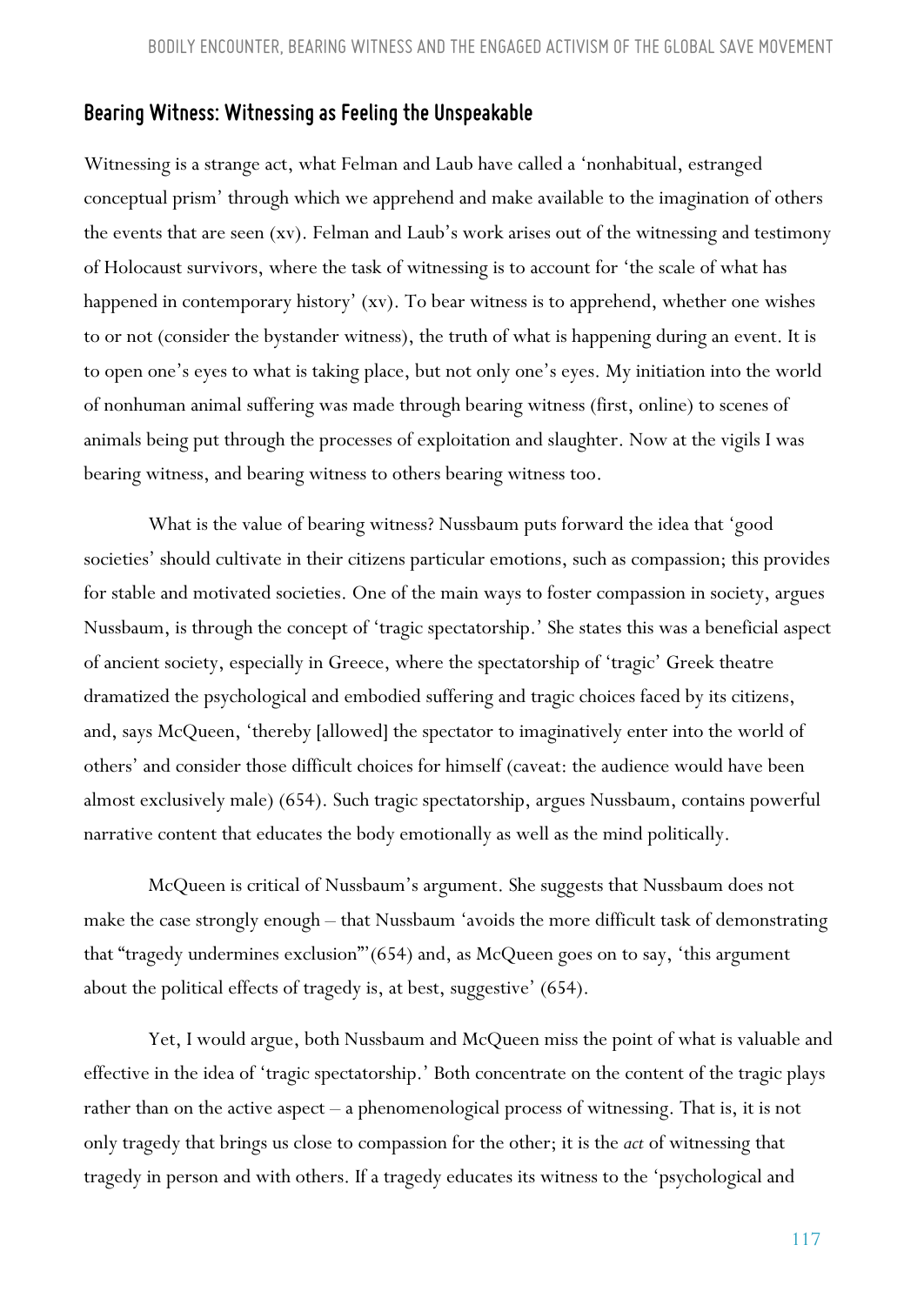bodily suffering' undergone by those actors in the tragedy, then its value is in the witness empathizing – *feeling* – those bodily traumas suffered. The witnessing is a performance in and of the body. This becomes a useful concept for thinking about the process of bearing witness at the slaughterhouse vigil. In this sense, bearing witness to the suffering of the animals whom we see for just a moment in the transport trucks on their way to slaughter are acts of 'tragic spectatorship.'

But do they educate us in forms of political emotions, such as compassion? And does this education allow 'the spectator to imaginatively enter into the world of others' and act accordingly? Bearing witness is not only about 'cultivating integration' between one's values and one's acts, as Joy expresses it. Bearing witness is about being present at conflicts where the truth of a situation requires people to be present, to hold power to account. Booth writes that those bearing witness become living reminders of a past and serve as sentinels, urging others to remember, too. To bear witness, says Blustein, is to assert the moral status of victims and their equal membership in a moral community, exercised by giving them a voice. Bearing witness to the suffering of the pigs on the way to slaughter exposes the *existing* entanglements between humans and nonhumans: they are there because we desire their bodies as flesh. As an act of *witnessing*, attending these vigils reveals our means of perception and, importantly, the way we think about how we perceive others. To consider the animal him- or herself as a participant in the witnessing – as seeing me, or being too ashamed to be seen – is a powerful means of shifting those boundaries. How we perceive others shapes what we think and feel about them, as individuals and as groups. Perception is generally thought of as a process of thought. And yet the cognitive sciences, argue Lakoff and Johnson, 'tell us that human reason is a form of animal reason, a reason inextricably tied to our bodies and the peculiarities of our brains' (17). Bearing witness is in this sense a physical process of perceiving with moral attention. As Joy puts it: 'Virtually every atrocity in the history of humankind was enabled by a populace that turned away from a reality that seemed too painful to face, while virtually every revolution for peace and justice has been made possible by a group of people who chose to bear witness and demanded that others bear witness as well' (139). Active witnessing moves the body (notably, the face) toward an emotional experience of empathy or compassion. Its opposite is disconnection. When we look away, we disconnect from the suffering of others. We do this in the physical act of not looking.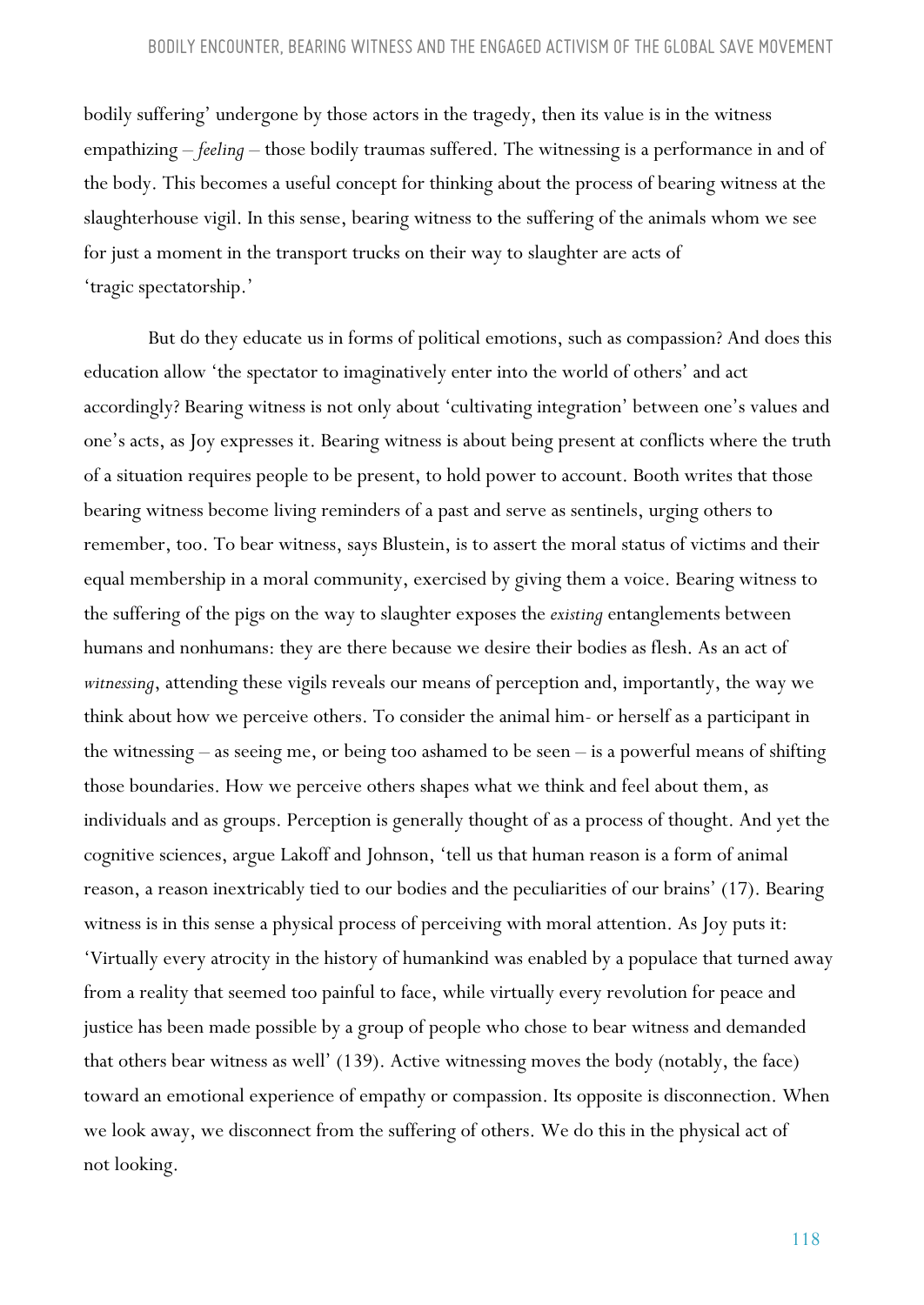The Save Movement and other groups make witnessing not only essential to the remembering (itself an embodied expression of re-membering) of tragedy but removes the blinkers from our view of the world. Witnessing can stimulate solidarity and the strength gained by acting together in a common cause. Yet it can also untap a wellspring that can flood our bodies with grief at the unspeakable. What is so striking about these vigils is how, at their most impactful, they allow bodily knowledge to shimmer with affect, to make abundantly clear that brain–body–world entanglements exist across species boundaries. Remaining open enough to such a burden – the *bearing* of witness – can be laborious. However, as Jenni writes: 'How to bear witness is a matter of moral judgment that those who would honor the animal dead must take on. That struggle for wise judgment is itself a labor of respect.'

Joy agrees: 'collective witnessing closes the gap in social consciousness' (139). Collective witnessing is perhaps about being seen to be witnessing – seen by the animals, by the passers-by, and by other activists who support and validate the witnessing. For Collins such collective witnessing would be an example of Durkheim's 'conscience collective' with, according to Collins, three 'high ritual density ingredients':

(1) the physical assembly of people, so there is bodily awareness and copresence.

(2) A shared focus of attention. […]

(3) The focus of attention becomes a mutual focus of attention. Each participant becomes aware of each other's awareness, and thus of each one's unity at this moment with each other. This is the crucial process, the shared sense of the group focusing together, that creates what Durkheim called 'conscience collective,' fusing cognitive and moral unity. (28)

The collective power of becoming aware of others' awareness in copresence of the vulnerable animal bodies gives the Save Movement its affective impact – many attendees report being profoundly moved by these moments. Derrida has brought forth a similar idea of not only seeing or of being seen, but being 'seen seen'. This concept is central to how close bodily encounters at the slaughterhouse vigils are impactful for both the activists taking place and for the wider goals of achieving animal liberation. For Derrida, to be seen by the other, and also to accept that we are 'seen seen' – that the nonhuman animal *knows that we know* we have been seen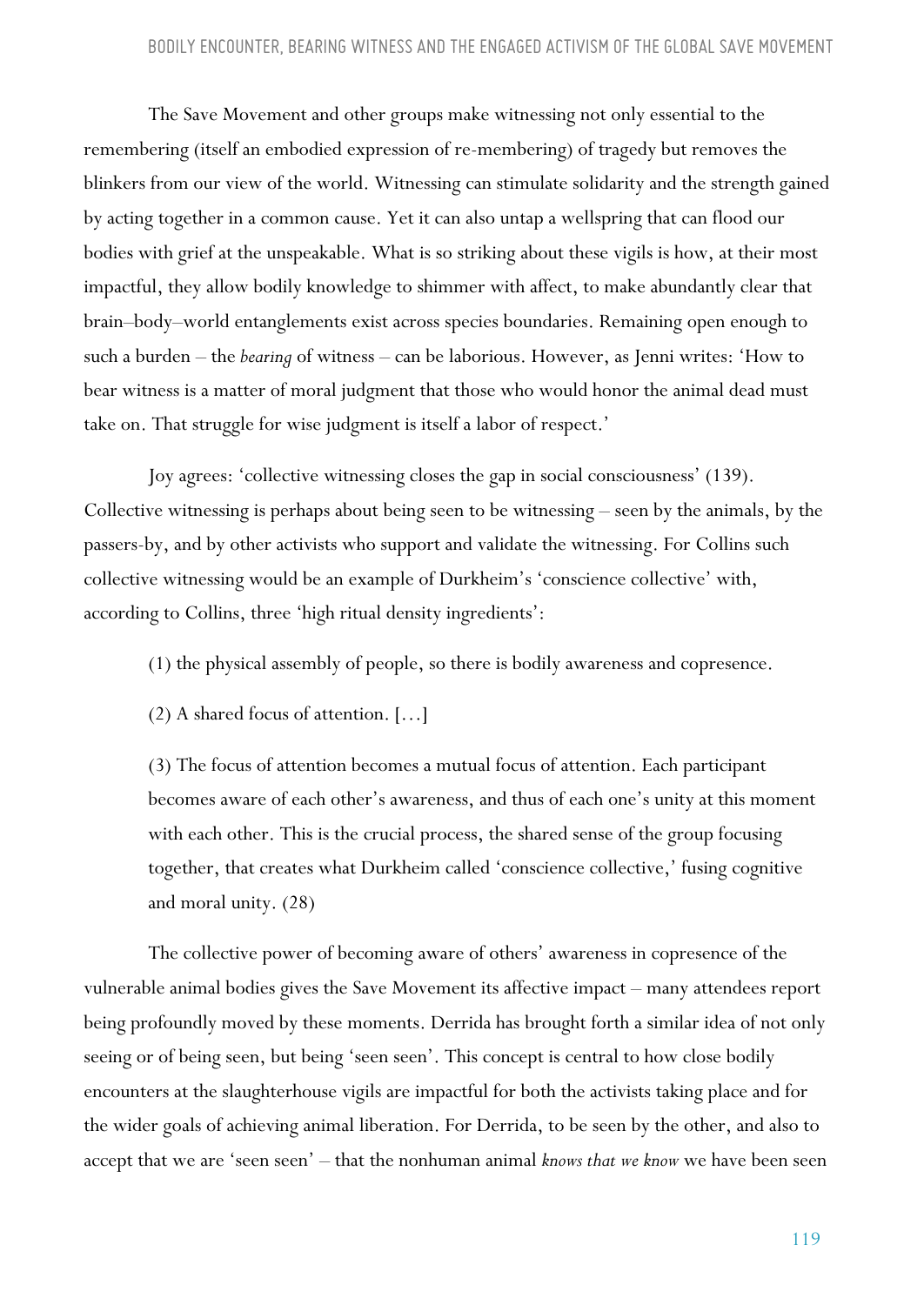by her/him – is at the heart of how a change in *perspective* about animals might come about. The Kantian, rationalist view of other animals is based on the denial of 'being seen' by them; that they do not have the faculties to recognize the meaning in our looking at them. Our dominant ethical relations to nonhumans are based on this ability to see them but 'without being seen seen naked by someone who, from deep within a life called animal, and not only by means of a gaze, would have obliged them to recognize, at the moment of address, that this was their affair, their lookout' (14). That is, for Derrida, most philosophy before Peter Singer's *Animal Liberation* denied the animal agency and perspective – a view of a world other than a human one. For Derrida, these images of suffering animals seen only from a human perspective, as if behind smoked glass, are pathetic. But these 'pathetic' scenes 'open the immense question of pathos and the pathological, precisely, that is, of suffering, pity, and compassion' (26).

It is right to ask of myself and of the other activists present if we have done more for the animal than the philosophers whom Derrida attacks. Those who have 'no doubt seen, observed, analyzed, reflected on the animal' but who 'neither wanted nor had the capacity to draw any systematic consequences from the fact that an animal, could, facing them, look at them, clothed or naked, and in a word, without a word, address them' (13). These philosophers, says Derrida, 'have never been *seen seen* by the animal' (13). Are the emotions we feel – the shame, the sadness, the anger – of benefit in making changes to the material relations with farmed animal species? Do we *save* them, after all? I argue that through bearing witness at these vigils I, and the other activists, have come to an embodied knowledge of our brain–body–world entanglements in which the animal *is already present*. That is, the material relations between Western forms of consumption and the slaughtered animal body are already present but hidden; and that this activism – in the moment, and then remediated and distributed through the connections of social media – traces lines between those entanglements and makes them (at least a little more) visible. These lines are formed of embodied emotional connection. As I was bearing witness to another's experience of life, I understood that we were activists who bore witness but who were also being 'seen seen.' Active witnessing is not done from behind a screen. Active witnessing, especially in a social collective setting, offers a sense of being present and conscious to what is happening before us. Witnessing is not merely a cognitive or perceptual act. It is a felt experience, a somatic, corporeal entraining. It is, or at least can be, a 'tragic spectatorship' centered on feelings of empathy. Empathy, in turn, is the way our brains fire so that we believe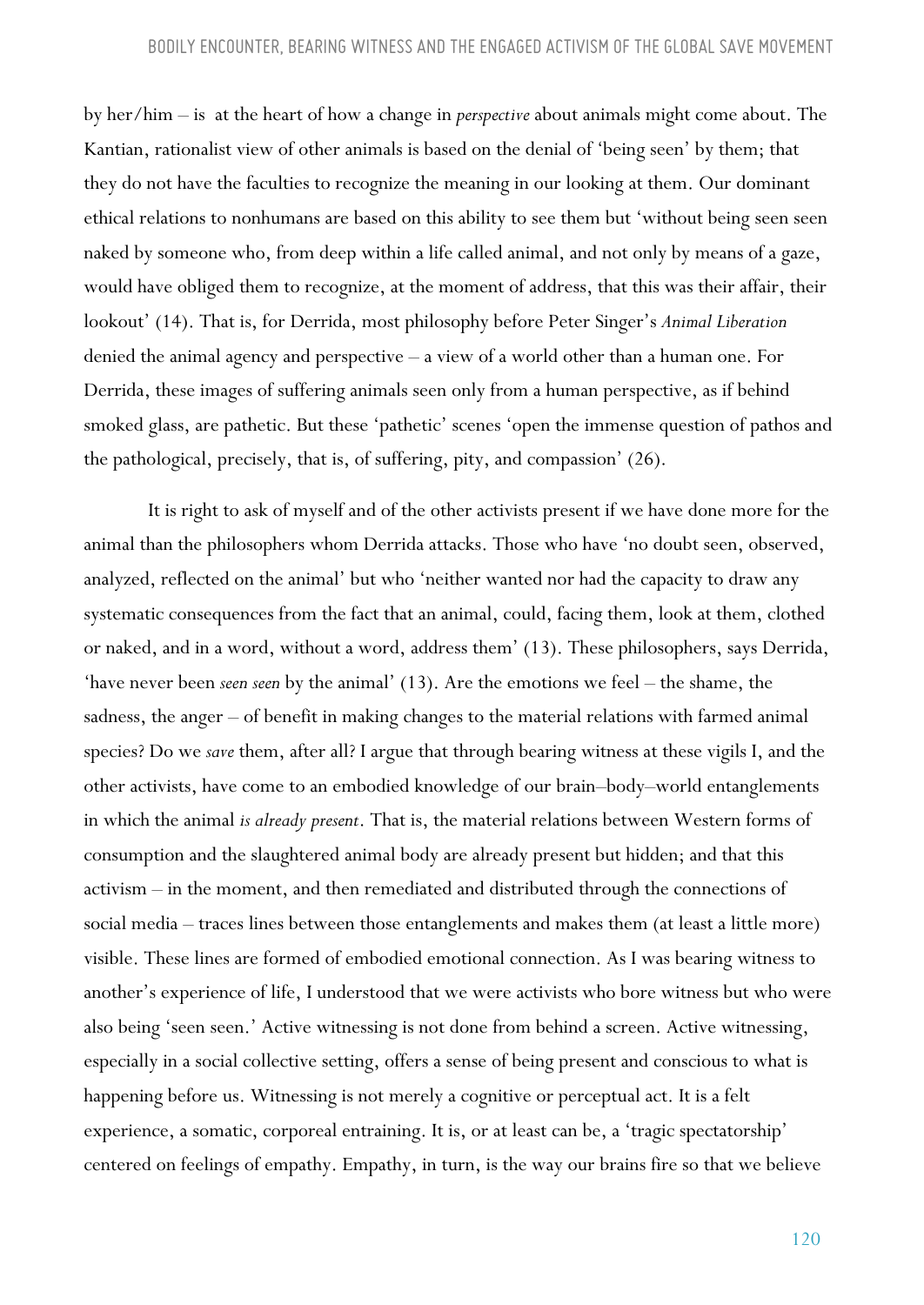and feel what the other is experiencing. When we witness the pig's shame, fear, and bewilderment, we can experience these, too, with the right moral attention. Active witnessing of the actual animal bodies, whether in motion or immobile, is central to the sense of empowerment that activists from the Save Movement say they experience. That is, seeing the pigs in their powerlessness would make us feel powerless, save for our ability to move our own bodies. Such activism is about *movement* and *mobilization*. Both these elements in countering trauma are central to active witnessing.

#### *Conclusion*

To exclude the sensing body from advocacy work reduces its effectiveness. As Buller, quoting Springgay, puts it: '[F]arm animals offer us the potential or the promise of an affective mattering derived from "a more proximal, contingent and bodily form of thought"' and this is made up of what is mostly lacking from images: 'noises, smells, movement and shared vitality' (156). Changing our relation to other species comes through being in company with them, body to body. This is especially true of those nonhuman bodies whom we disappear into the food system. Blackman's 'thinking through the body' is critical for changing our species' relation to others.

The shame of the pig who would not look me in the eye has stayed with me. I'm not going to baulk at using such formulations, because an empathic anthropomorphism can help us change our relationship to other species, as Daston and Mitman argue. This anthropomorphism is not the one criticized by 'objective' scientists, but rather an understanding that our forms of thinking are on a continuum with nonhuman forms of thought – for instance, our terror, grief, and bewilderment are, at root, the same. *My* shame was felt as a sense of uncomfortable identification – of being *seen* in direct encounter. And this was not only being seen by the commuters, but by the pigs. I felt the power that Derrida assigns to the gaze of his cat: the look that makes us aware of 'the naked truth of every gaze, when that truth *allows me to see and be seen*  through the eyes of the other, in the *seeing* and not just *seen eyes* of the other' (12, emphasis in original). It is through the other that we identify ourselves. To act differently from the rest of society – as part of a slaughterhouse vigil, for example – is an act of counter-identification. It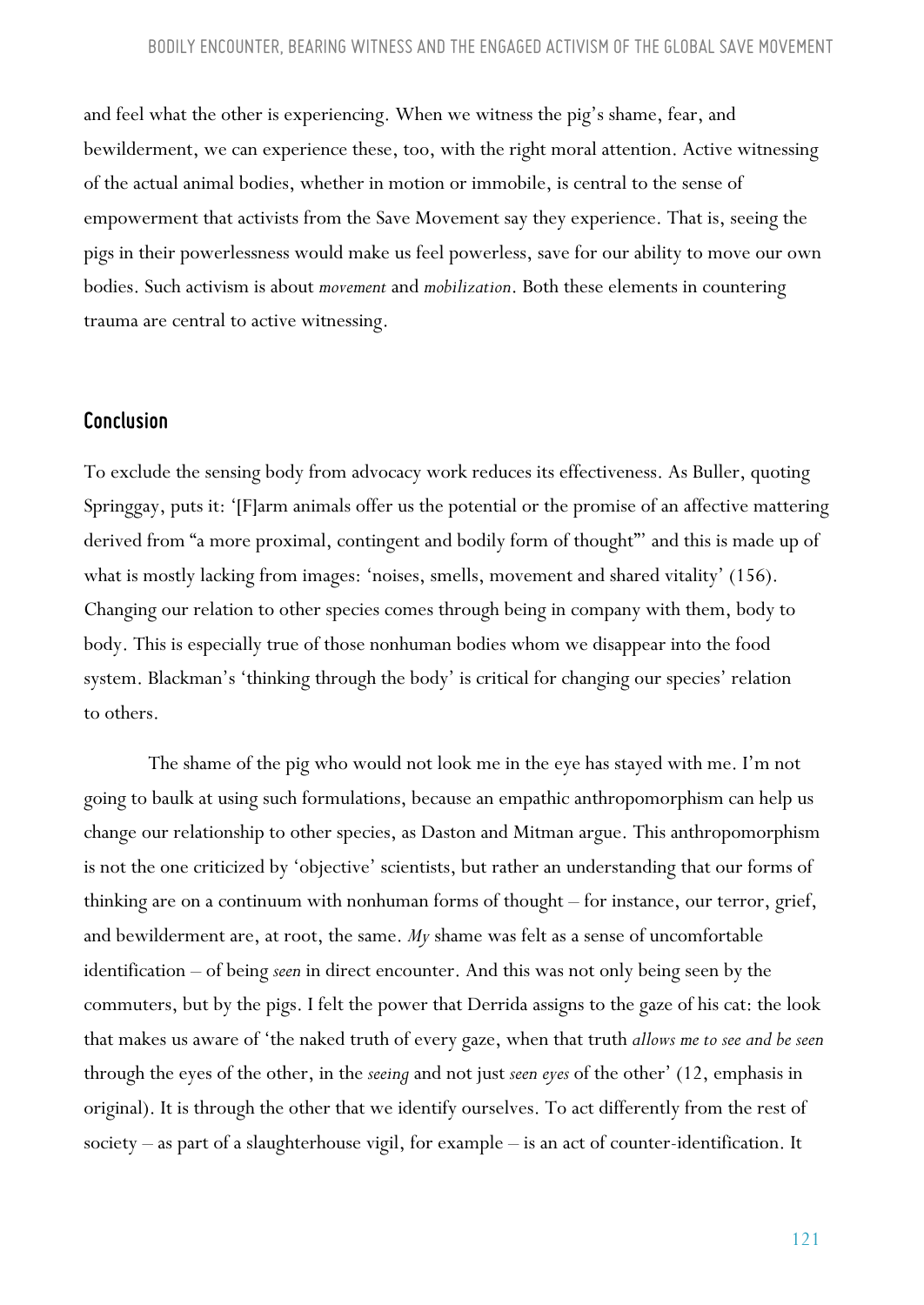begins, as Pick puts it, a reversal of 'the untold labor that goes into the sustaining and upkeep of identity'(85).

Losing sight of the bodies of those animals with whom we are in 'brain–body–world entanglements' is a willful blindness that Derrida accuses us of consenting to in our refusal to be 'seen seen' by the animal. This refusal is to be complicit with the structures that distance us from the nonhuman. The Save slaughterhouse vigils allow us to re/spect the nonhuman: to look again, more closely. Such acts are able to make the lives of animals more visible, bring them back into the public domain. The very specific embodied nature of such activist encounter is central to the ways in which the emotions felt – empathy, shame, fear – can, through allowing us to be 'seen seen', help us rethink and re-perspectivize the boundary between human and nonhuman.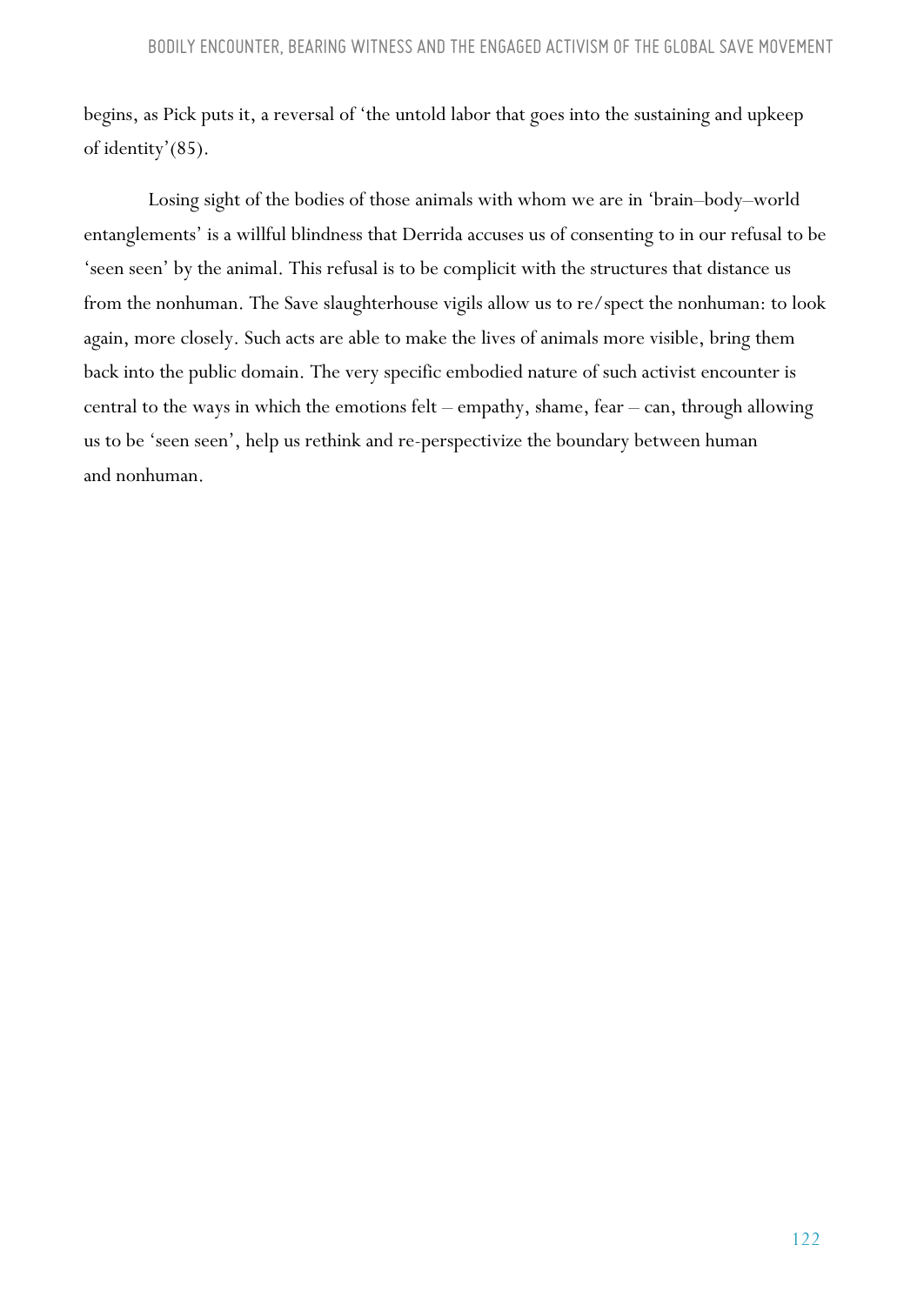#### *Works Cited*

- Acampora, Ralph. *Corporal Compassion: Animal Ethics and the Philosophy of Body*. University of Pittsburgh Press, 2006.
- Blackman, Lisa. *Immaterial Bodies: Affect, Embodiment, Mediation.* Sage, 2012.
- Blustein, Jeffrey. *The Moral Demands of Memory.* Cambridge University Press, 2008.
- Booth, William James. *Communities of Memory: On Witness, Identity, and Justice.* Cornell University Press, 2006.
- Buller, Henry. 'Individuation, The Mass and Farm Animals.' *Theory, Culture and Society*, vol. 30, no. 7–8, 2013, pp. 155–175.
- Collins, Randall. 'Social Movements and the Focus of Emotional Attention.' *Political Passions: Emotions and Social Movements.* Edited by Jeff Goodwin, James M. Jasper and Francesca Polletta, Chicago University Press, 2001, pp. 27-44.
- Cudworth, Erika. *Social Lives with Other Animals: Tales of Sex, Death and Love*. Palgrave Macmillan, 2011.
- Daston, Lorraine, and Gregg Mitman. *Thinking With Animals: New Perspectives on Anthropomorphism*. Columbia University Press, 2006.
- Derrida, Jacques. *The Animal That Therefore I Am.* Translated by Marie-Louise Mallet, Fordham University Press, 2008.
- Despret, Vinciane. 'Responding Bodies and Partial Affinities in Human-Animal Worlds.' *Theory, Culture & Society*, vol. 30, no. 7-8, 2013, pp. 51-76.
- Despret, Vinciane, and Jocelyne Porcher. *Etre Bête*. Actes Sud, 2007.
- Donaldson, Sue and Will Kymlicka. 'Farmed Animal Sanctuaries: The Heart of the Movement?' *Animal Lovers.* nGbK Gallery, 2016, pp.57-72.
- Donovan, Josephine. 'Sympathy and Interspecies Care: Toward a Unified Theory of Eco- and Animal Liberation.' *Critical Theory and Animal Liberation*. Edited by John Sanbonmatsu, Rowman & Littlefield, 2011: 277–294.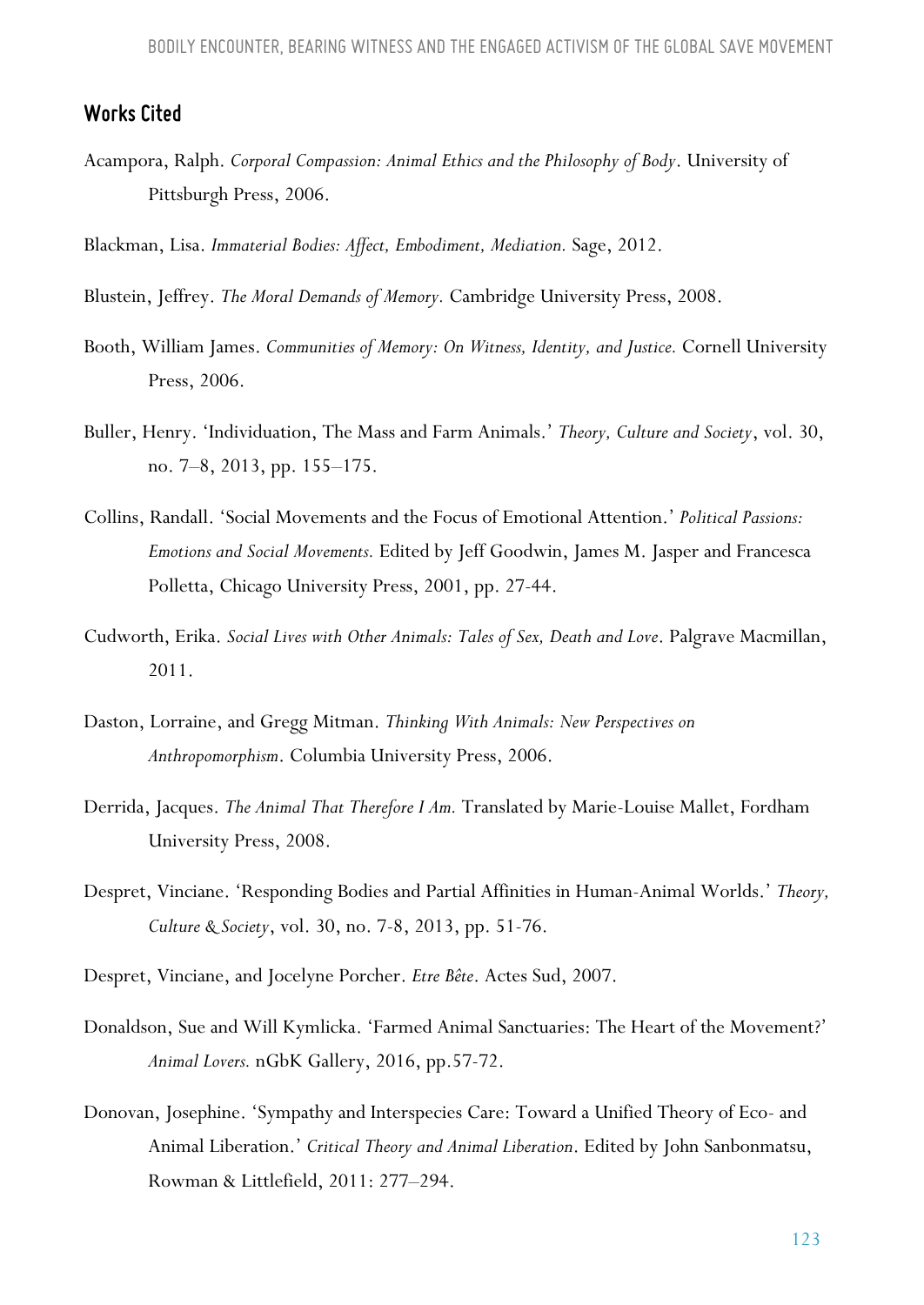- Ellis, Carolyn. *The Ethnographic I: A Methodological Novel About Autoethnography.* Altamira Press, 2004.
- Felman, Shoshana, and Dori Laub. *Testimony.* Routledge, 1992.

Gergen, Kenneth. *An Invitation to Social Construction.* Sage, 1999.

- Gillespie, Kathryn and Rosemarie-Claire Collard. *Critical Animal Geographies: Politics, Intersections and Hierarchies in a Multispecies World.* Routledge, 2015.
- Goodwin, Jeff, James M. Jasper and Francesca Polletta. *Political Passions: Emotions and Social Movements.* Chicago University Press, 2001.
- Gould, Deborah B. 'Passionate Political Processes: Bringing Emotions Back into the Study of Social Movements.' *Rethinking Social Movements*. Edited by Jeff Goodwin and James M. Jasper, Rowman & Littlefield, 2003, pp. 153-175.
- Gruen, Lori. *Entangled Empathy.* Lantern Books, 2015.
- Jenni, Kathie. Commentary on 'The Case for Animal Rights,' 2011. Available at <http://nationalhumanitiescenter.org/on-the-human/2011/05/regan-preface/>.
- Joy, Melanie. *Why We Love Dogs, Eat Pigs, and Wear Cows.* Conari Press, 2010.
- Kean, Hilda. *Animal Rights: Political and Social Change in Britain Since 1800.* Reaktion Books, 1998.
- Lakoff, George, and Mark Johnson. *Philosophy in the Flesh: The Embodied Mind and Its Challenge to Western Thought*. Basic Books, 1999.
- Latimer, Joanna. 'Being Alongside: Rethinking Relations amongst Different Kinds.' *Theory, Culture & Society*, vol. 30, no. 7-8, 2013, pp. 77-104.
- McAllister Groves, Julian. 'Animal Rights and the Politics of Emotion: Folk Constructs of Emotions in the Animal Rights Movement.' *Political Passions: Emotions and Social Movements*. Edited by Jeff Goodwin, James M. Jasper and Francesca Polletta, Chicago University Press, 2001, pp. 212-229.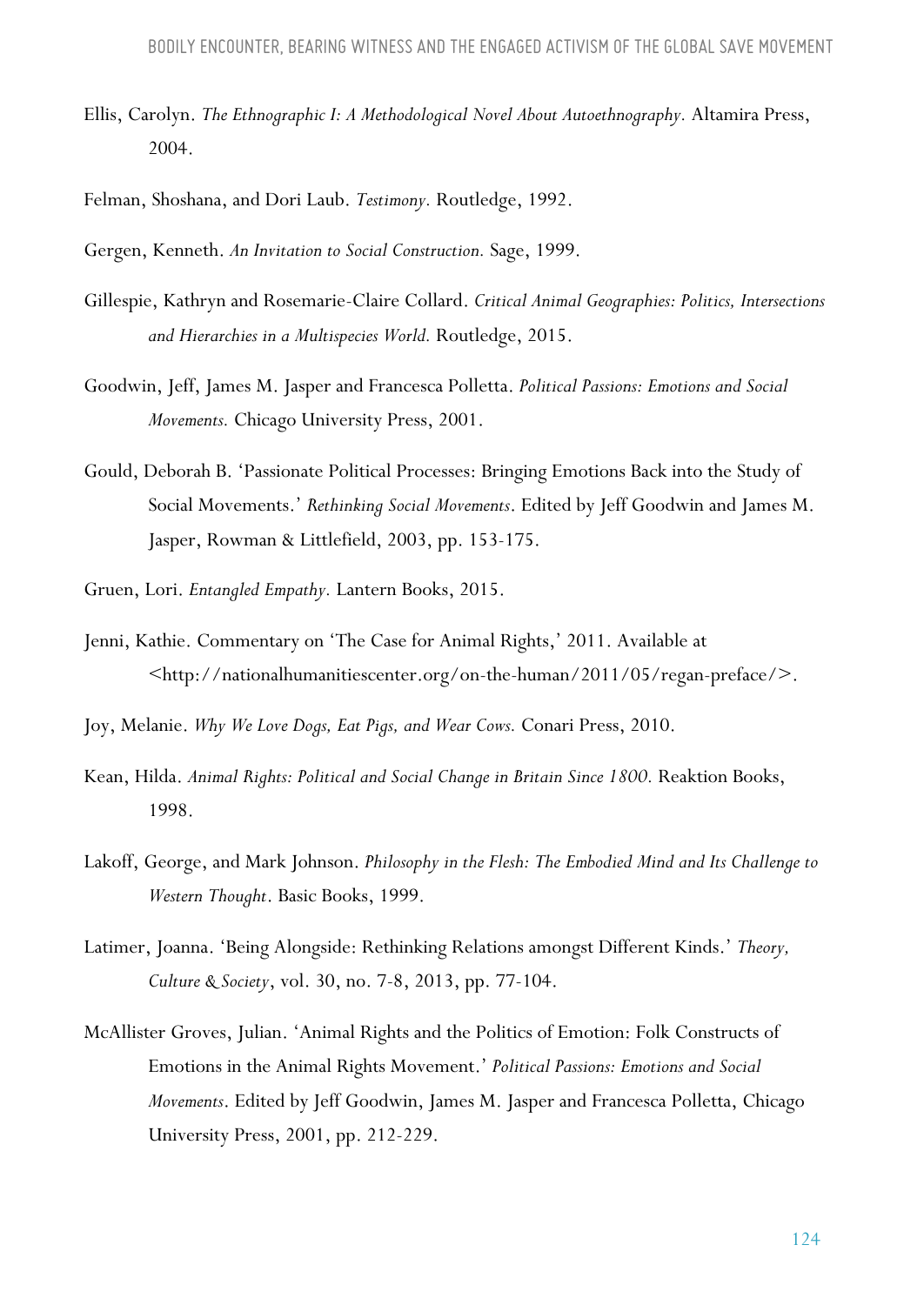- McGlone, John J. 'The Future of Pork Production in the World: Toward Sustainable, Welfare-Positive Systems.' *Animals*, vol. 3, no. 2, 2013, pp. 401–415.
- McQueen, Alison. 'Compassion and Tragedy in the Aspiring Society.' *Phenomenology and the Cognitive Sciences*, vol. 13, no. 4, 2014, pp. 651–657.
- Nussbaum, Martha. *Political Emotions: Why Love Matters for Justice*. Harvard University Press, 2013.
- Peggs, Kay. 'From Centre to Margins and Back Again: Critical Animal Studies and the Reflexive Human Self.' *The Rise of Critical Animal Studies: From the Margins to the Centre. Edited by* Nik Taylor and Richard Twine, Routledge, 2014: 36-51.
- Pick, Anat. *Creaturely Poetics: Animality and Vulnerability in Literature and Film.* Columbia University Press, 2011.
- Polletta, Francesca, and Edwin Amenta. 'Second That Emotion?: Lessons from Once-Novel Concepts in Social Movement Research.' *Political Passions: Emotions and Social Movements*. Edited by Jeff Goodwin, James M. Jasper and Francesca Polletta, Chicago University Press, 2001, pp. 303-316.
- Probyn, Elspeth. 'The Cultural Politics of Fish and Humans: A More-Than-Human Habitus of Consumption.' *Cultural Politics*, vol. 10, no. 3, 2014, pp. 287–299.
- Shilling, Chris. *The Body and Social Theory*. Sage, 2012.
- Shukin, Nicole. *Animal Capital: Rendering Life in Biopolitical Times*. University of Minnesota Press, 2009.
- Springgay, Stephanie. 'The Ethico-Aesthetics of Affect and a Sensational Pedagogy.' *Journal of the Canadian Association for Curriculum Studies*, vol. 9, no. 1, 2011, pp. 66–82.
- Taylor, Nik, and Richard Twine. 'Introduction: Locating the "Critical" in Critical Animal Studies.' *The Rise of Critical Animal Studies: From the Margins to the Centre. Edited by Nik* Taylor and Richard Twine, Routledge, 2014: 1-15.